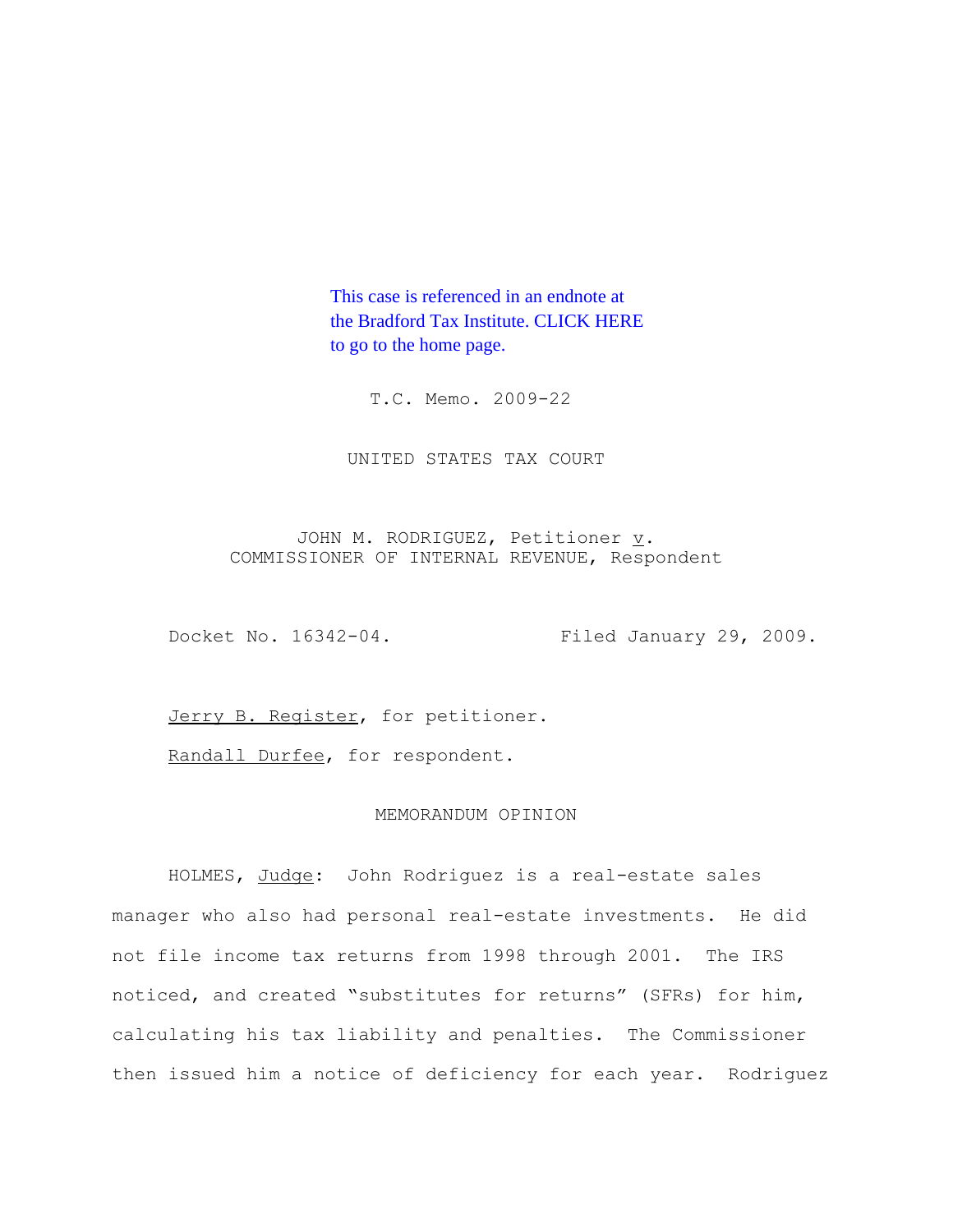filed a petition challenging the deficiencies, and then submitted his own Forms 1040 for the missing years. Rodriguez claims that his returns should take precedence over the SFRs and that the Commissioner has the burden of proving the deductions which he claimed on them are not allowable. The parties also argue about many of those deductions, as well as about the penalties and additions to tax that the Commissioner has determined.

# Background

Rodriguez's entrepreneurial talents showed up early. While still in college, he began a landscaping and irrigation business under the name of Waterfowl. In 1998, he became an independent contractor selling and managing parcels of land for SunTex-Fuller Corporation in a new development called Montgomery Trace, near Conroe, Texas. That prompted him to shift Waterfowl's focus away from irrigation and into real-estate development.

During all the years in question, Rodriguez had a bank account under the name Waterfowl with the First Bank of Conroe. He often used this account, though it was in his business's name, to pay his personal expenses. He also mixed business and personal expenses on his credit card.

The parties agree that in 1998, 1999, 2000, and 2001, Rodriguez earned income from his sales manager job; and in 1998, he also made money selling real estate:

 $- 2 -$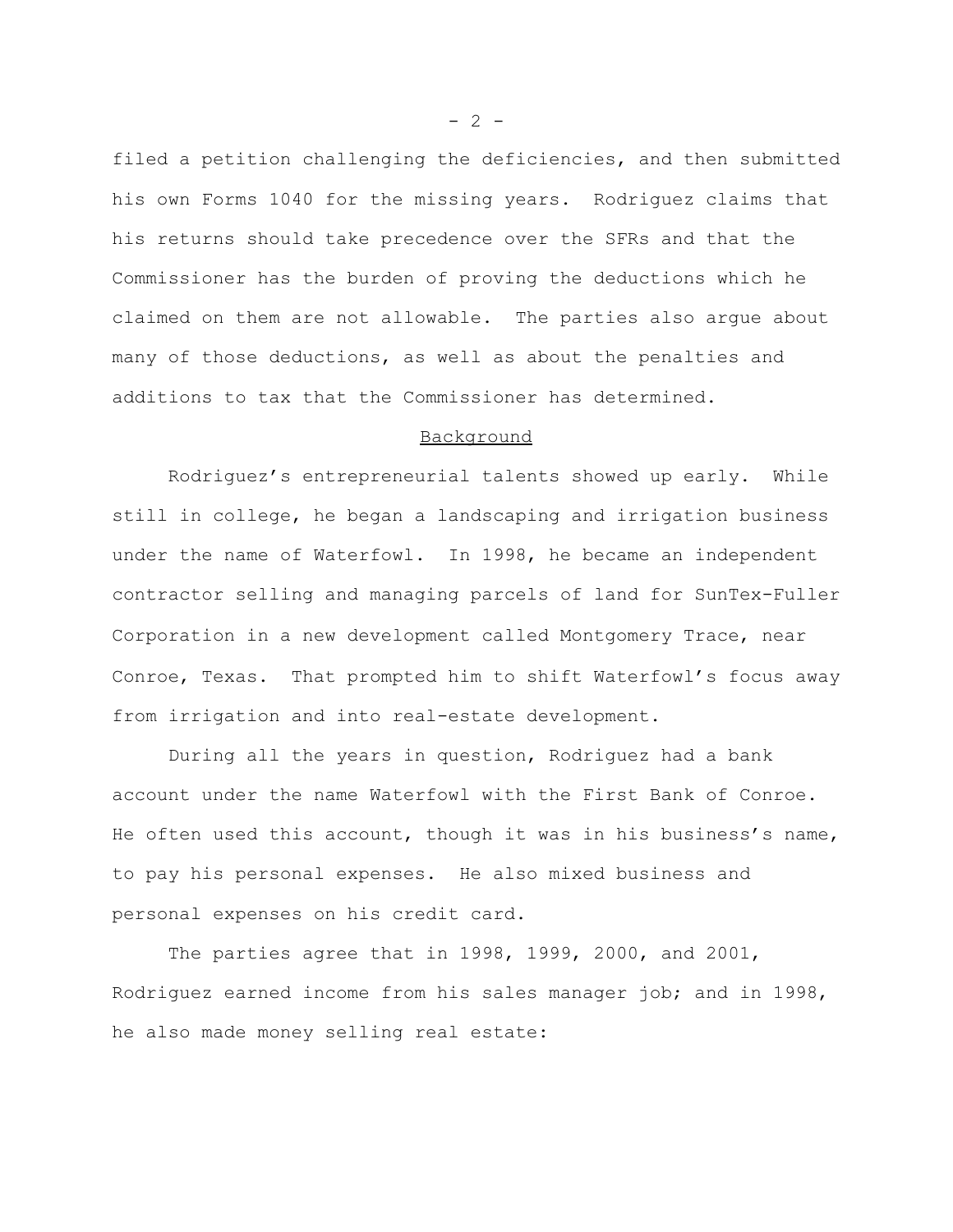| Tax Year | Sales Manager Job | Sale of Real Estate |
|----------|-------------------|---------------------|
| 1998     | \$14,138          | \$137,900           |
| 1999     | 139,324           | $-0-$               |
| 2000     | 93,653            | $-0-$               |
| 2001     | 125,825           | $-0-$               |

Because Rodriguez didn't file returns for these years, the Commissioner prepared SFRs in April 2004 and issued notices of deficiency in June 2004. The notices of deficiency determined that he owed more than \$150,000 on this income, plus additions for failure to timely file his returns and timely pay the tax owed, and penalties for underwithholding.

Rodriguez was a resident of Texas when he filed his petition, and we tried his case in Houston.

## Discussion

# I. Preliminaries

Though Rodriguez is represented by counsel, the parties were able to settle very few issues, so we begin by reviewing some of the basics of substantiation. The most important is that taxpayers have to keep records. Section  $6001<sup>1</sup>$  and its accompanying regulations tell taxpayers to keep records that would enable the IRS to verify their income and expenses. See sec. 1.6001-1(a), Income Tax Regs.

 $1$  Unless otherwise noted, all section references are to the Internal Revenue Code as amended and in effect for the years in issue, and all Rule references are to the Tax Court Rules of Practice and Procedure.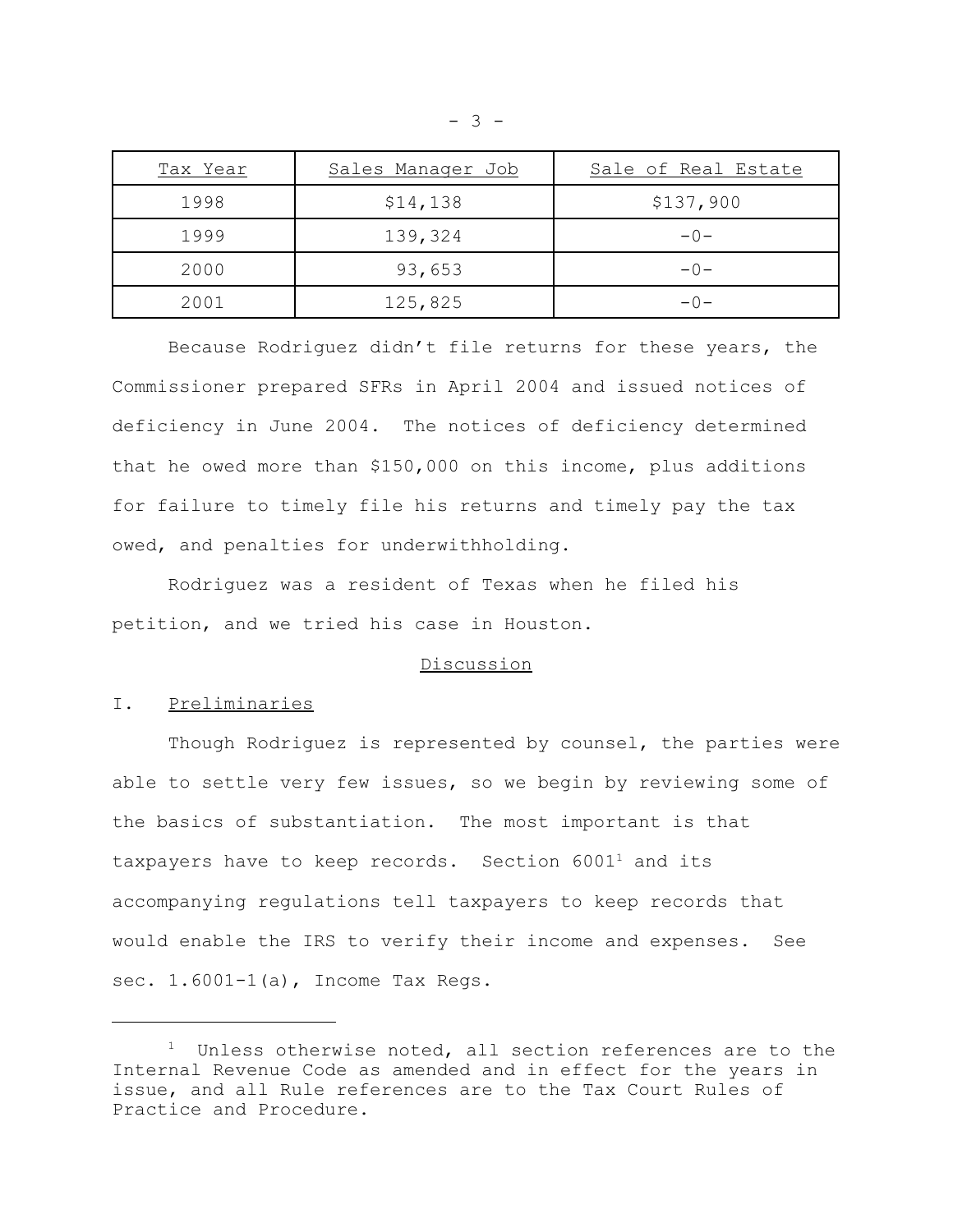As a general rule, we presume the Commissioner's determination in the notice of deficiency is correct. Because the taxpayer is usually in a better position to show what he earned and what he spent, it is he who generally has the burden of proof. At least for tax years after 1998, that burden can shift to the Commissioner, but only if a taxpayer produces credible evidence meeting the requirements of section 7491(a). See also Rule 142(a); Welch v. Helvering, 290 U.S. 111, 115 (1933). But with few exceptions, it does him no good to argue that the Commissioner wasn't working with good information--the notice of deficiency puts issues in play for trial; it is not itself the focus of litigation. Dellacroce v. Commissioner, 83 T.C. 269, 280 (1984).

Rodriguez objects to the Commissioner's decision to prepare SFRs for his missing returns. But section 6020(b)(1) states that "If any person fails to make any return required by any internal revenue law or regulation made thereunder at the time prescribed therefor \* \* \* the Secretary shall make such return from his own knowledge and from such information as he can obtain through testimony or otherwise."<sup>2</sup> We've held that this means that the IRS has full authority to prepare an SFR for anyone who fails to

 $- 4 -$ 

<sup>&</sup>lt;sup>2</sup> Rodriguez mischaracterizes Spurlock v. Commissioner, 118 T.C. 155 (2002), as holding that the Commissioner has no authority to file SFRs. Spurlock actually held only that SFRs were not returns under section 6211(a). Id. at 161.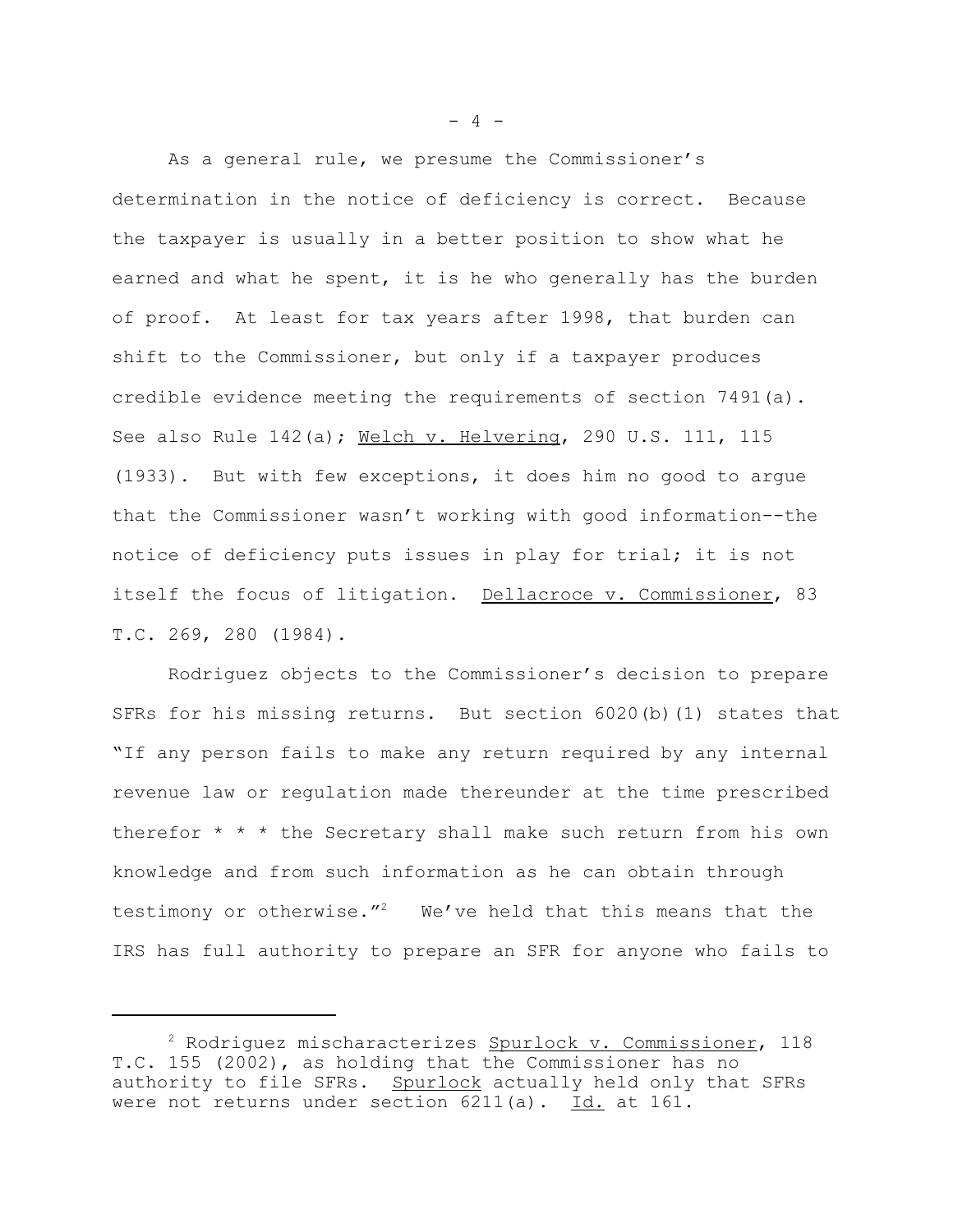file his own return. Millsap v. Commissioner, 91 T.C. 926, 931 (1988). And section 6020(b)(2) provides that an SFR, once filed, is "prima facie good and sufficient for all legal purposes." In this case, the good and sufficient SFRs were used by the Commissioner to calculate Rodriguez's tax liability in the notices of deficiency. Rodriguez's late-filed 1040s simply do not take precedence over the SFRs.

Rodriguez next argues that the best evidence rule somehow lets his 1040s trump the SFRs. He argues that when both parties produce evidence to support their claims, the best evidence rule determines whose evidence should prevail.

But that's not what it means. Rule 1004 of the Federal Rules of Evidence--the version of the best evidence rule that federal courts use--provides that where an original writing is lost or destroyed, secondary evidence of the contents of the writing is admissible unless the proponent lost or destroyed the writings in bad faith. McMahon v. Commissioner, T.C. Memo. 1991-355. It's a rule about the admissibility of possibly flawed copies of a document. It doesn't apply here, because Rodriguez is not trying to introduce his 1040s as evidence of the contents of some other document that has been lost.

Rodriguez's 1040s are good evidence of one thing–-they may be admissions of his income. See Lare v. Commissioner, 62 T.C. 739, 750 (1974), affd. without published opinion 521 F.2d 1399

 $-5 -$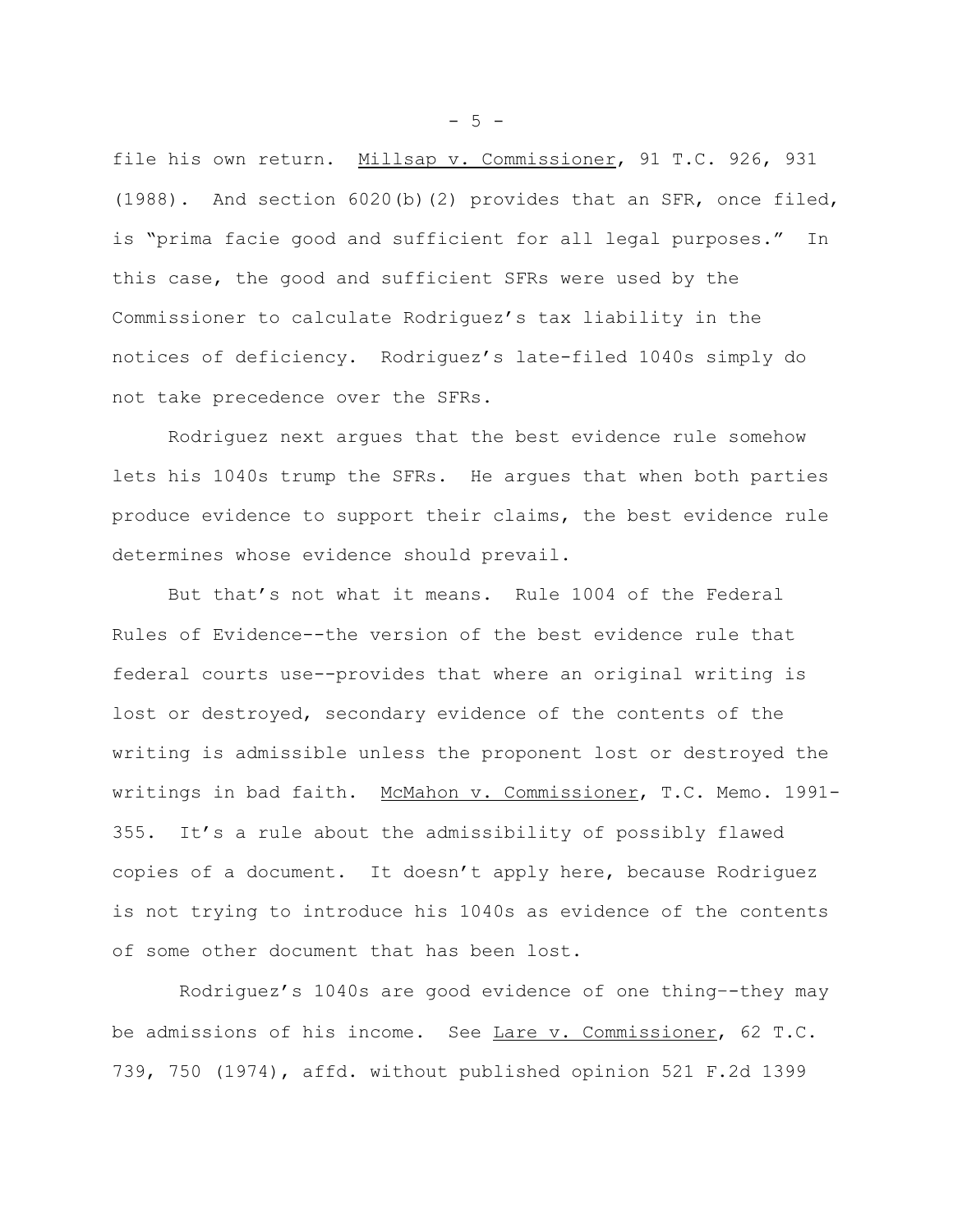(3d Cir. 1975). But when it comes to deciding whether he's entitled to the deductions that he claims, Rodriguez has to provide substantiating evidence for any deduction that he claimed on his late-filed 1040s. We can't just take them at face value, but must review them item by item.

## II. Rodriguez's Deductions

Rodriguez pecks away at the flock of disallowed deductions with ledgers that he created in 2005–-he kept no contemporaneous books or other accounting of his business expenses during the years in question. Many of the expenses in these ledgers are not substantiated with other evidence. We treat them then as argument--not evidence--and use them only to guide us to the appropriate canceled check or credit-card statement. We rely on those checks and statements, as well as Rodriguez's testimony to the extent we find it credible, to decide what deductions he has adequately substantiated.

## A. Cost of Goods Sold

Rodriguez claimed costs of goods sold (COGS) of:

| 1998             | 1999       | <u> 2 0 0 0</u> | $. \cap$ $\lnot$<br>$  -$                  |
|------------------|------------|-----------------|--------------------------------------------|
| ワクロ<br>ں ب<br>ZΟ | 756<br>↩○, | \$20,383        | $\Omega$ $\Omega$ $\Omega$<br>\$34<br>02 J |

A taxpayer engaged in a manufacturing or merchandising business can subtract the COGS from gross receipts to arrive at gross income. Sec. 1.61-3(a), Income Tax Regs.; see also sec. 1.162-1(a), Income Tax Regs. Though the COGS is technically an

 $- 6 -$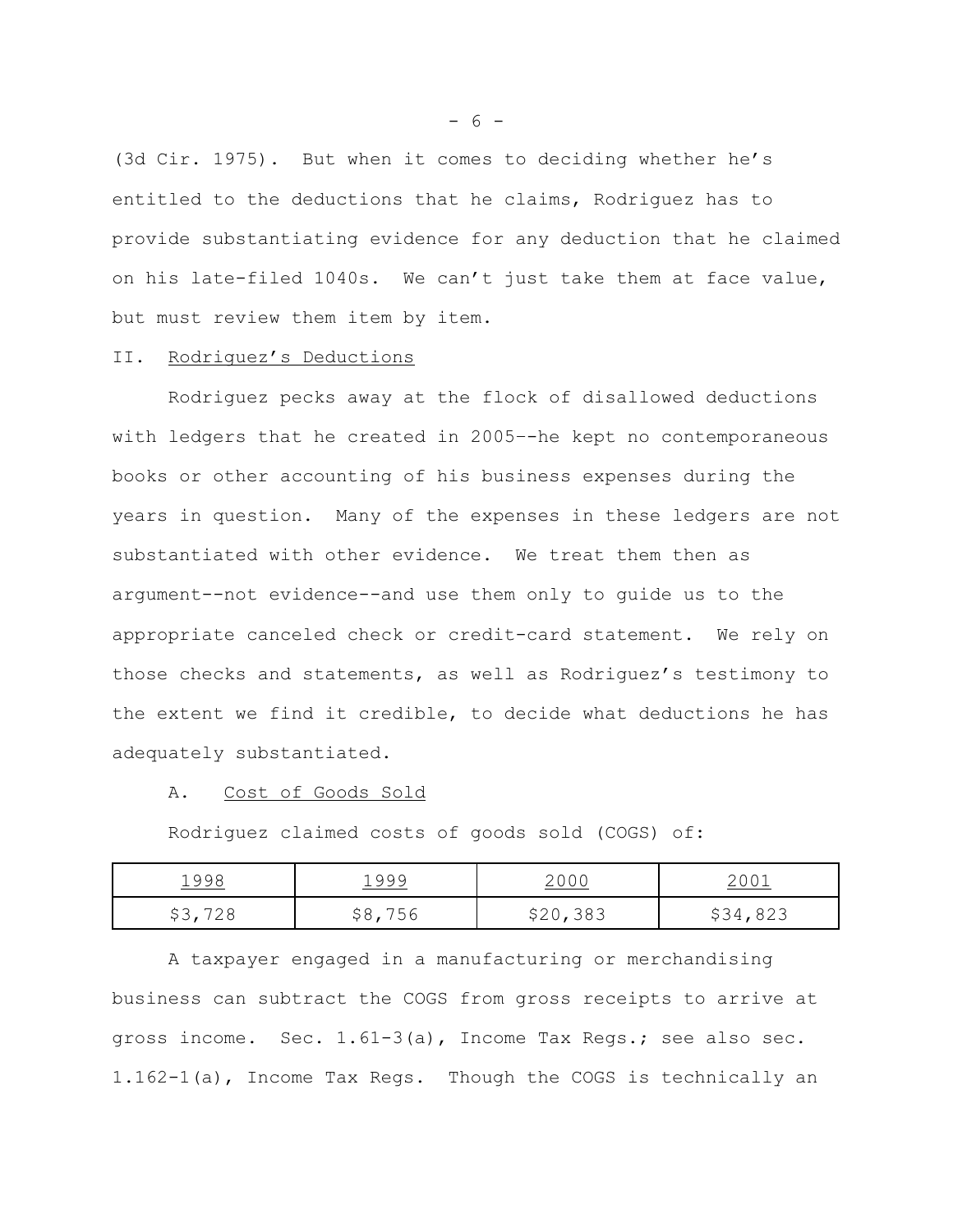adjustment to gross income and not a deduction, Rodriguez still has to substantiate the amounts he claimed. See Said v. Commissioner, T.C. Memo. 2003-148.

Rodriguez's first problem is that he's not clear about what he's claiming as COGS; his accountant testified that Rodriguez classified the amounts listed above in his ledger only after he had received the notices of deficiency. The only entries that seem to correspond with claimed COGS are entries for "payroll expenses" in 2000 and 2001, and entries for "bonus expenses" in 1999.

For 1998, there are no journal entries matching the amounts claimed as COGS on Rodriguez's 1040. The canceled checks for that year and the testimony offered at trial give us no additional information. We therefore disallow the 1998 COGS.

For 1999, the amounts Rodriguez lists as "bonus expenses" in his ledger matches amounts claimed as COGS on his 1040. These turn out to be sales incentive trips, one to Las Vegas and several others dealing somehow with water sports. They also include a \$150 entry for a "Cook Off Team" and "boxing" expenses totaling \$620, substantiated by an entry on a credit card statement for the purchase of "sporting good/equip." One journal entry is for \$280 from a liquor store. Drinking, sparring, fishing, and gambling are not properly categorized as COGS. Although they may have been business entertainment under section

 $- 7 -$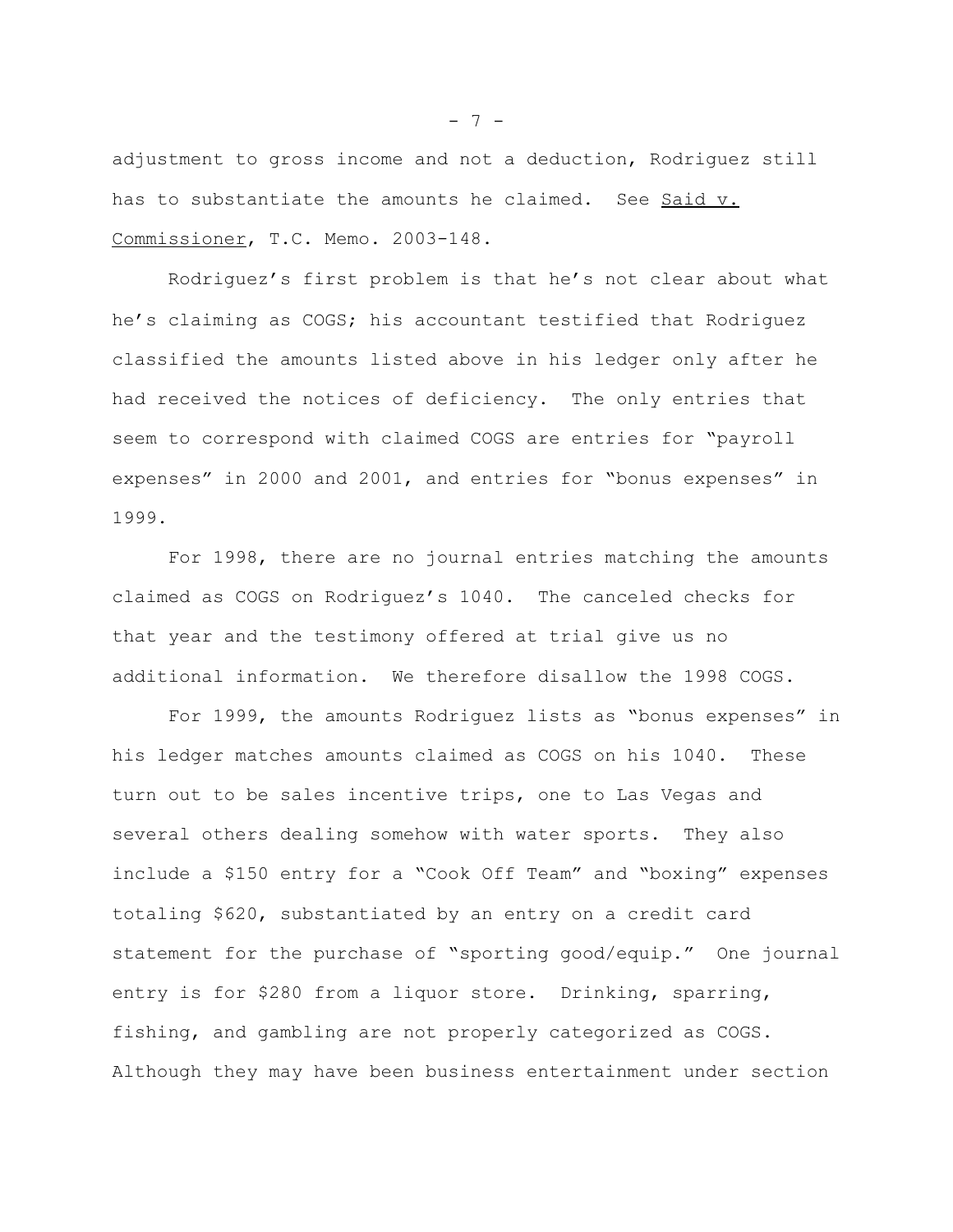274(a), Rodriguez has not substantiated a business purpose for any of them as required by section  $274(d) \cdot$ <sup>3</sup> We therefore disallow the 1999 COGS.

For 2000 and 2001, the "payroll expenses" entries for 2000 and 2001 consist largely of checks made out to specific individuals, at least hinting that they may be labor expenses. Though we can verify some of the other individual expenses that make up his cumulative COGS using their date, amount, or location from canceled checks or credit card statements, there is no evidence to substantiate their business purpose. Rodriguez credibly testified that he would occasionally have laborers work on his home property--a personal expense, of course--and sometimes they would work on his investment property. Checks indicate they also sometimes worked on property owned by a partnership he formed.

But even if the amount spent on improving the investment property was adequately substantiated, it would still be a capital expense and not part of COGS. See sec. 263(a)(1). Rodriguez has given us no way to estimate the amounts going to home maintenance versus partnership property versus investment property. We therefore disallow all 2000 and 2001 COGS.

 $- 8 -$ 

 $3$  And for expenses listed in section 274(d), Congress demands strict substantiation. Sec. 1.274-5T(a), Temporary Income Tax Regs., 50 Fed. Reg. 46014 (Nov. 6, 1985); see Sanford v. Commissioner, 50 T.C. 823, 827-28 (1968), affd. 412 F.2d 201 (2d Cir. 1969).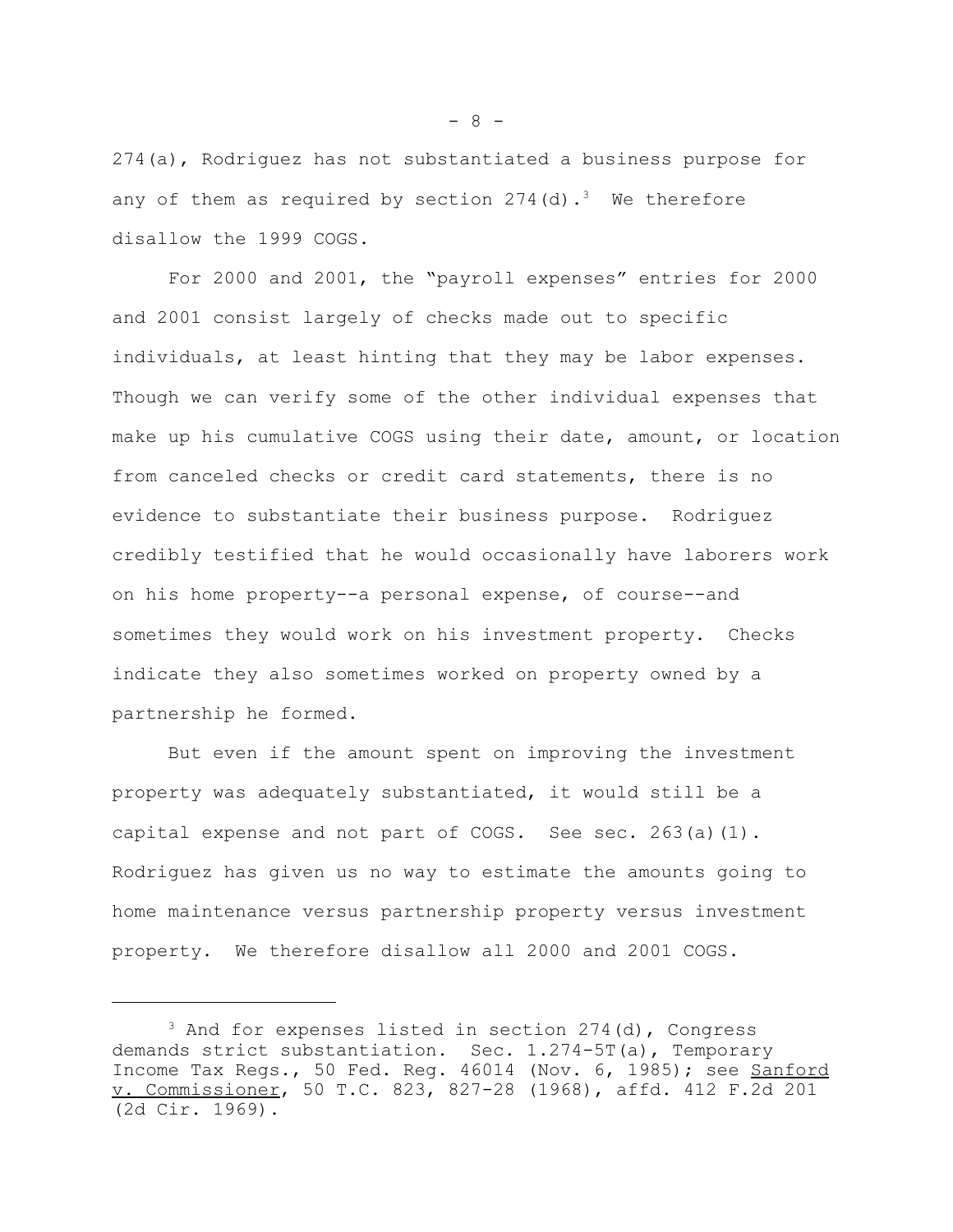#### B. Advertising

When asked at trial about advertising expenses, Rodriguez stated, "There is a huge amount of money spent by the developer. On my personal items, I would advertise, but I didn't, we would run little line ads to our cell phones \* \* \* but the major expense was taken on by the developer." Rodriguez certainly claimed more than personal ads on his Schedule C:

| 1998    | 1999    |         |
|---------|---------|---------|
| \$4,465 | \$3,173 | \$3,473 |

Section 162(a) allows a taxpayer to deduct advertising expenses that are both "ordinary and necessary" in conducting a "trade or business." Section 6001 requires a taxpayer to keep and present the Commissioner with sufficient documentation to substantiate his tax liability.

Below is Rodriguez's list of advertising expenses for 1998 from his ledger:

| Date   | Name         | Note                  | Amount  | Substantiated  |
|--------|--------------|-----------------------|---------|----------------|
| 1/27   | Davy Roberts | For pens              | \$70.00 | Check No. 2436 |
| $5/15$ | Fed-Ex       | Messenger fee         | 41.00   | No             |
| 7/09   | George R.B.  | Seminar               | 40.00   | No             |
| 7/12   | George Self  | Referral fee          | 597.00  | Check No. 2562 |
| 7/21   | Walmart      | Prop. owner<br>picnic | 43.21   | N <sub>O</sub> |
| 8/15   | Furrow's     | Lumber for<br>signs   | 66.89   | No             |
| 8/15   | Labor        | Built signs           | 475.00  | No             |
| 8/15   | Labor        | Put out signs         | 100.00  | No             |

- 9 -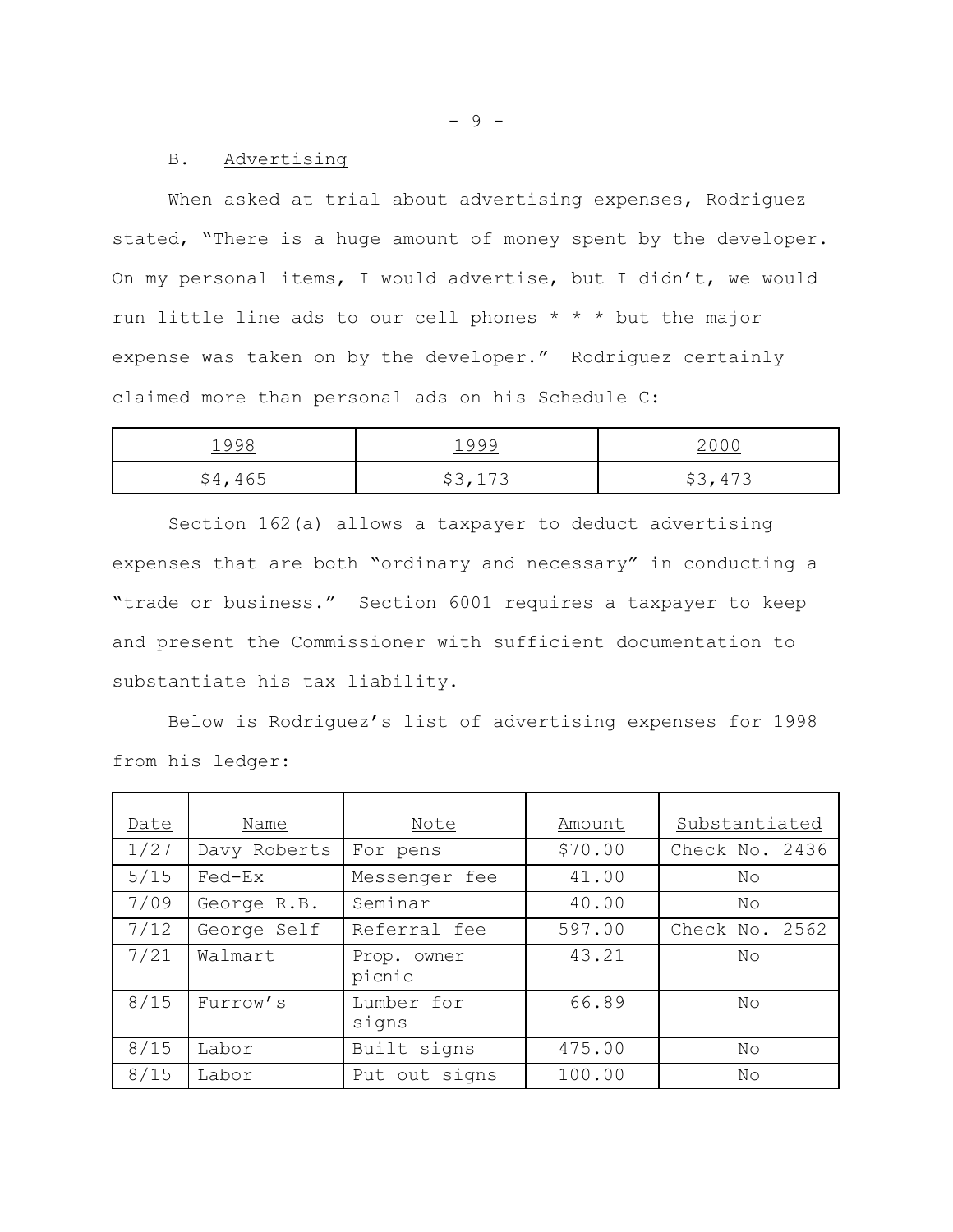|  | - |  |
|--|---|--|
|--|---|--|

| 8/22  | Labor              | Put out signs         | 100.00   | No             |
|-------|--------------------|-----------------------|----------|----------------|
| 8/29  | Labor              | Put out signs         | 100.00   | No             |
| 9/02  | Sam's              | Labor Day<br>picnic   | 1,158.91 | Check No. 2600 |
| 9/25  | Louisiana P        | Lumber                | 42.36    | No             |
| 10/06 | Ducks<br>Unlimited | Sponsorship           | 250.00   | Check No. 2627 |
| 10/13 | Ducks<br>Unlimited | Ticket-Brandon        | 40.00    | Check No. 2630 |
| 10/14 | Ducks<br>Unlimited | Banquet               | 300.00   | Check No. 2633 |
| 10/14 | Ducks<br>Unlimited | Banquet               | 970.00   | No             |
| 10/24 | Walmart            | Prop. owner<br>picnic | 57.22    | No             |
| 11/07 | Texas Lotto        | Lotto                 | 3.00     | No             |
| 12/18 | Amer.<br>Inst.     | Donation              | 10.00    | No             |

For this year, Rodriguez produced canceled checks as evidence for some of his claimed deductions. However, referral fees, charitable donations, and picnics don't qualify as advertising expenses without evidence to substantiate that they were ordinary and necessary business expenses under section 162. He provided no such evidence, and so we sustain the disallowance of these deductions.

We find Rodriguez's testimony concerning signs to be credible, however. We treat his testimony as an invocation of the rule of Cohan v. Commissioner, 39 F.2d 540, 544 (2d Cir. 1930), that we must make "as close an approximation as [we] can, bearing heavily if [we choose] upon the taxpayer whose inexactitude is of his own making." Even the Cohan rule,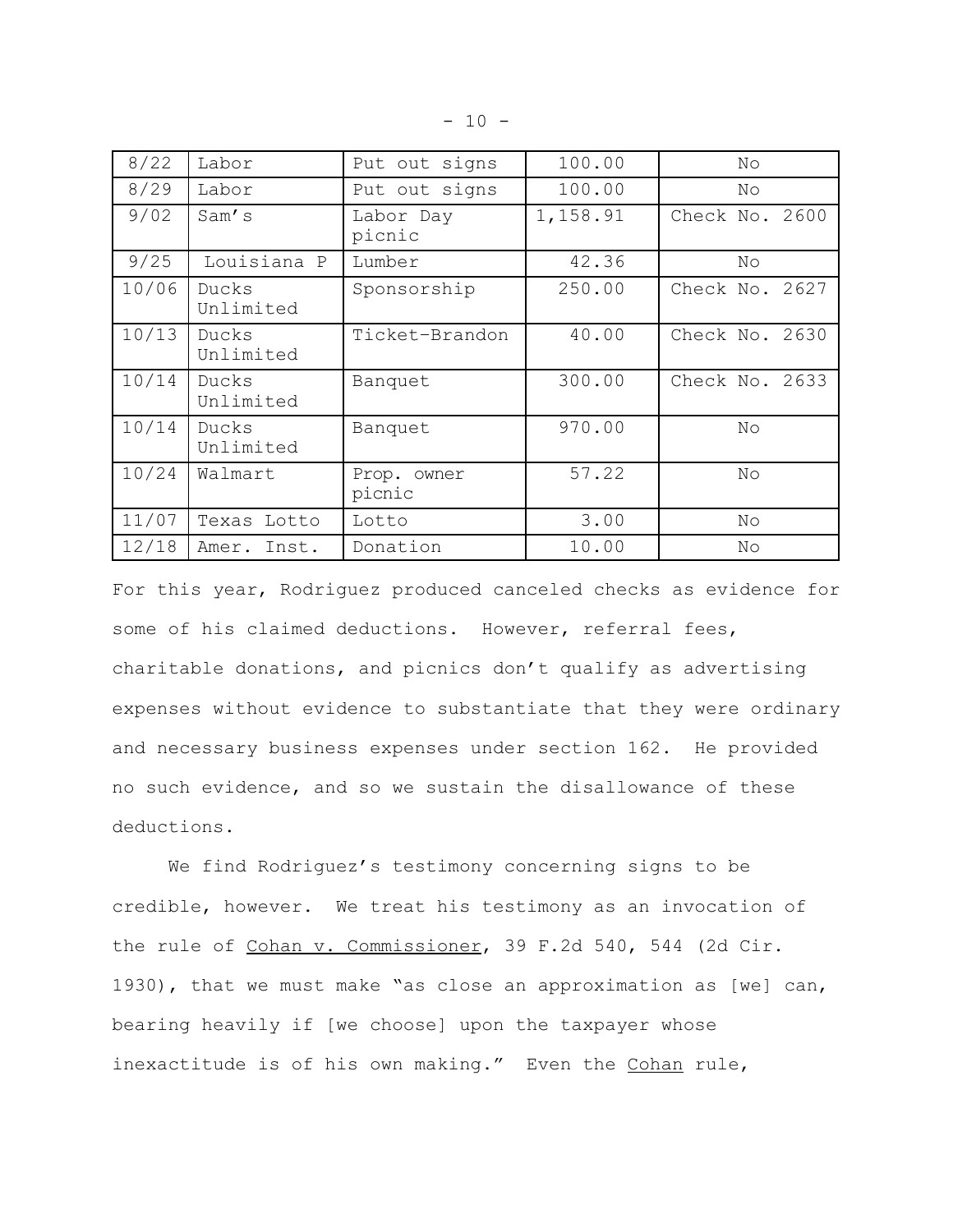however, requires that we have some basis for estimating--where we don't, we can't just guess. But on this item, we will use the Cohan rule and allow Rodriguez to deduct \$500 for the building and placing of signs in 1998.

For 1999, Rodriguez claimed deductions for gifts, donations, and even a \$1 losing Texas lottery ticket, among other things, as advertising expenses without providing evidence or testimony of how they were ordinary and necessary business expenses. We sustain the Commissioner's disallowance of all these expenses for 1999.

For 2000, Rodriguez listed as advertising expenses in his ledger:

| Date  | Name         | Note           | Amount     | Substantiated  |
|-------|--------------|----------------|------------|----------------|
| 3/7   | Sign It      | 7.5 AC & 10 AC | \$1,585.86 | Check No. 3296 |
| 3/25  | Collin McGee | Signs 10 AC    | 73.20      | Check No. 3309 |
| 4/24  | Excel Signs  | Sign 19.78 AC  | 1,302.00   | Check No. 3318 |
| 5/6   | Collin McGee |                | 126.00     | Check No. 3323 |
| 5/15  | Collin McGee | 10 AC          | 21.00      | Check No. 3342 |
| 7/10  | Collin McGee | 10 AC          | 106.00     | Check No. 3381 |
| 12/31 | Newspapers   | Various ads    | 259.00     | Credit cards   |

We are satisfied that these expenses were ordinary and necessary. Rodriguez provided copies of canceled checks or credit-card statements for all of them with specific notations as to their advertising purpose. We therefore allow Rodriguez to deduct \$3,473 for advertising expenses in 2000.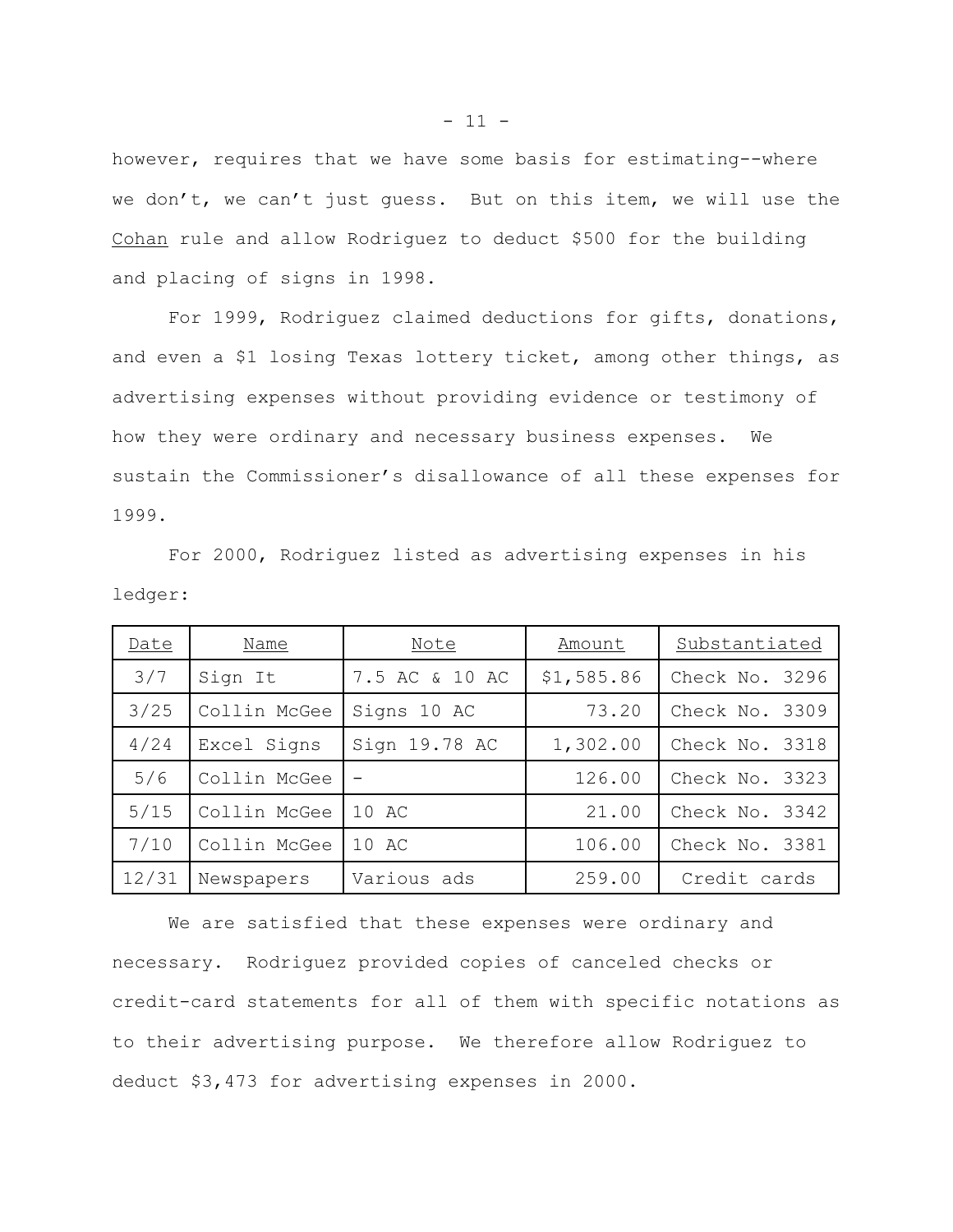C. Interest

Rodriguez claimed home mortgage interest deductions in his Schedule A for 1999 and 2000, and the Commissioner allowed his itemized deductions for those years. However, Rodriguez also claimed the following interest deductions on his Schedule C:

| 1998    | 1999       | $\sqrt{2}$ | $\cap$ 1<br><u>2001</u> |
|---------|------------|------------|-------------------------|
| \$3,168 | 500        | Y 7.       | \$31,332                |
| ں ب     | → ♡ ♪ JU ೨ | ◡◡▵        |                         |

Interest is defined as "compensation for the use or forbearance of money." Deputy v. du Pont, 308 U.S. 488, 498 (1940). Whether a fee associated with a debt is interest or compensation for bank services (such as compensation for the expenses of collecting past-due amounts, for example) is a question of fact. See West v. Commissioner, T.C. Memo. 1991-18, affd. without published opinion 967 F.2d 596 (9th Cir. 1992). Rodriguez offered no evidence as to how his credit-card company and bank apply fees; for at least one account, the bank appeared to charge a flat \$5-per-use ATM fee and a flat \$20 notsufficient-fund fee, which seem like compensation for the use of the ATM and compensation for account services. Rodriguez has the burden of proof here, and his failure to provide any evidence regarding the nature of these bank fees leads us to find that those types of fees are not interest for any year.

For tax year 1998, Rodriguez claims a deduction for interest of \$3,168. Of this amount, he claims \$1,500 in the ledger as

 $- 12 -$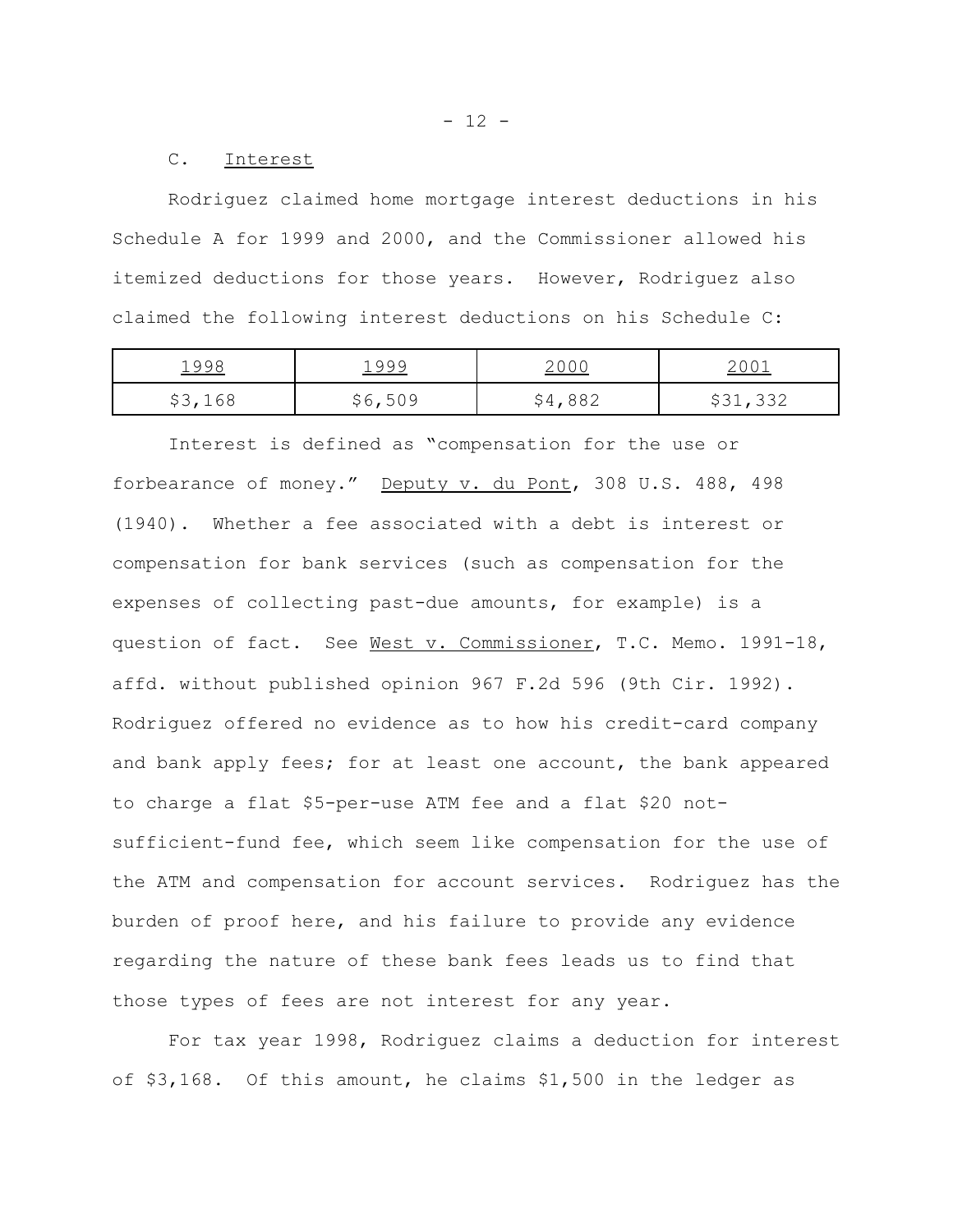interest on car payments and labels \$1,357 as finance charges for his position as sales manager; for his position at Waterfowl, he claims \$311. Rodriguez provided no evidence to substantiate what proportion of his car payments represented business interest and what represented payments of principal or other fees. We have no basis to estimate any amount using the Cohan rule.

The \$1,357 that he listed as finance charges from his job as a sales manager were calculated from his credit cards and checking account with the First Bank of Conroe. The alleged finance charges include maintenance fees, ATM fees, returned check fees, and other charges. We categorically deny these, which means Rodriguez gets no interest deduction for 1998.

However, for tax years 1999-2001, we are able to determine some valid interest deductions. For 1999, Rodriguez deducted \$6,509 for interest, but accounts for only \$4,899 in the ledger.<sup>4</sup> Disregarding the numerous bank fees that are not interest, we find that there are monthly finance charges that are legally deductible interest. Sifting through the record, we determine that for tax year 1999, Rodriguez incurred \$1,515.43 of interest in the form of credit card finance charges. We can't entirely disentangle the pervasive intermingling of personal and business

 $- 13 -$ 

<sup>4</sup> Rodriguez has another ledger entry for 1999 related to interest claimed as a deduction for a home office on his Form 8829, Expenses for Business Use of Your Home. We treat this as a home-office expense, which we analyze  $infra$  section J, Home Office.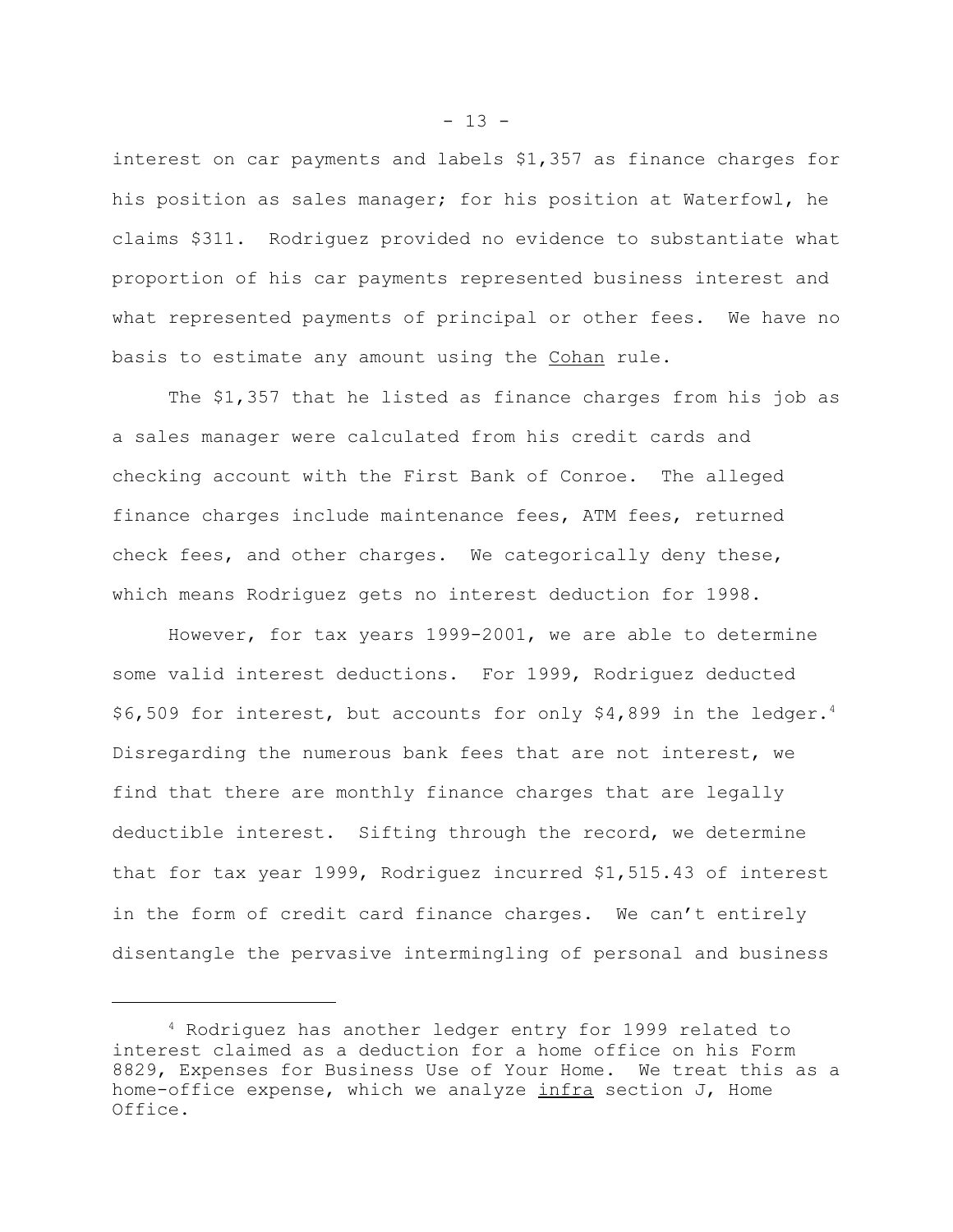expenses on the cards, and it appears that Rodriguez did not pay some of this interest but let his credit card balances accrue, so we apply Cohan and allow \$606.17, which is 40 percent of the \$1,515.43.

For 2000, the ledger once again fails to tell us how Rodriguez could have possibly arrived at his claimed deduction of \$4,882 (especially since the ledger itself says there is zero interest for the year). Instead, using the same method as used for tax year 1999, we allow Rodriguez a deduction of \$438.24, or 40 percent of the \$1,095.60 worth of combined finance charges, a number we obtained again by looking through credit-card statements.

For 2001, Rodriguez deducted \$31,332, listed as mortgage interest on line 16(a) of his Schedule C. We have verified the amount directly from record evidence, but it is only by inference that we can determine the purpose of the mortgaged property. We agree with the Commissioner that the record clearly identifies other mortgages on Rodriguez's personal real estate and his partnership's property. By process of elimination we find that the interest Rodriguez paid was on the mortgage for property he was holding for resale.

Section 163(d) says in part:

(1) In general. In the case of a taxpayer other than a corporation, the amount allowed as a deduction under this chapter for investment interest for any taxable

 $- 14 -$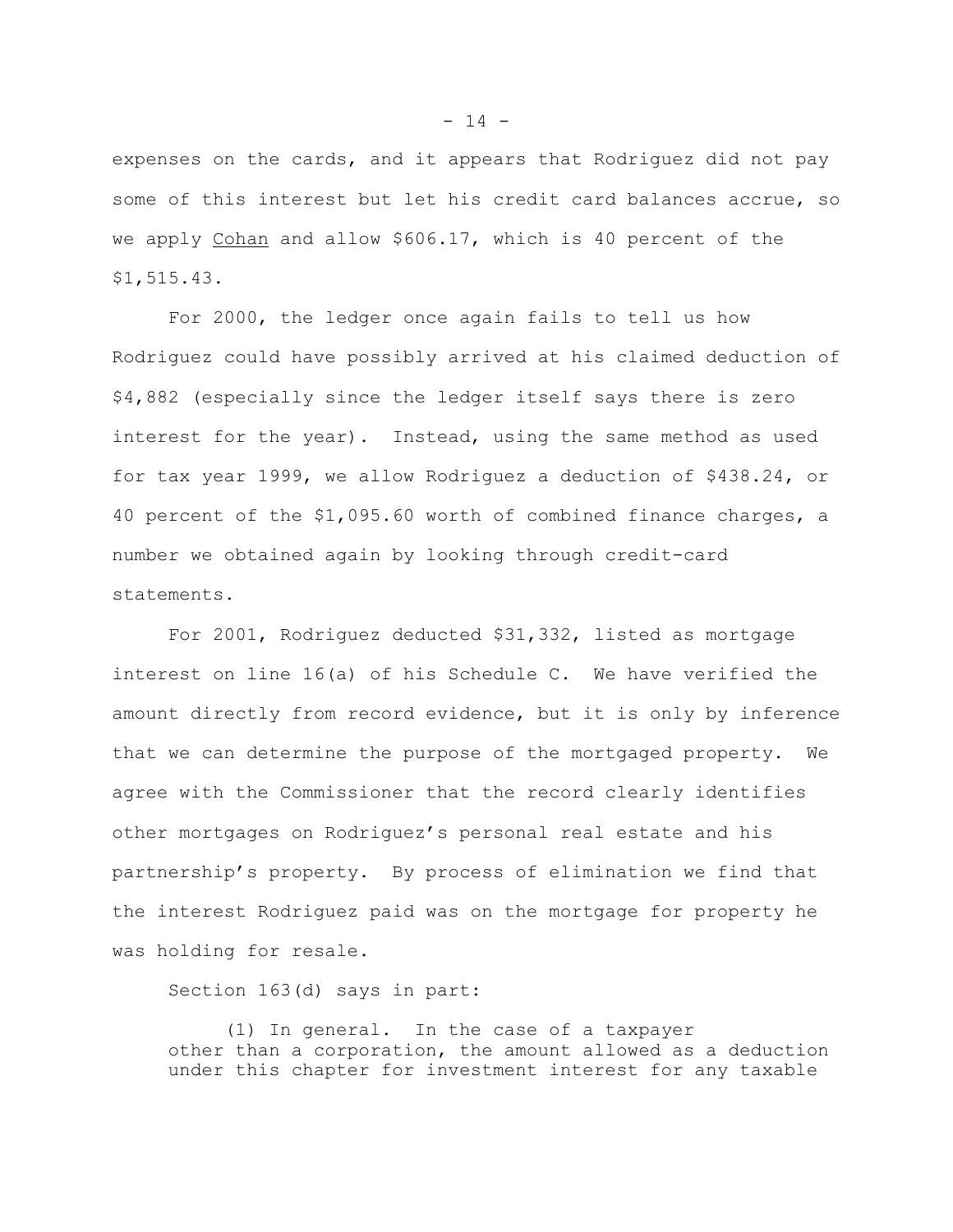year shall not exceed the net investment income of the taxpayer for the taxable year.

(2) Carry forward of disallowed interest-- The amount not allowed as a deduction for any taxable year by reason of paragraph(1) shall be treated as investment interest paid or accrued by the taxpayer in the succeeding taxable year.

This means that Rodriguez cannot claim a deduction for investment interest for any year that is greater than his investment income that year. There is no evidence that Rodriguez received any income in 2001 from his investment property, so he may not claim the \$31,332 deduction for interest in 2001, but may be able to carry it forward as allowed by section  $163(d)(2)$ .

#### D. Legal Expenses

Rodriguez claimed deductions for legal expenses:

| 1998              | 1999 | <u> 2006 </u> | $\sim$ 0 0 $\sim$ |
|-------------------|------|---------------|-------------------|
| - 775             | ا ب  | マエロ           | ,509              |
| $\forall \perp$ , |      | <u>ししし</u>    | ັ                 |

Rodriguez testified that these expenses arose from two controversies. The first, which appears to have been conducted in 1999, was a lawsuit filed after he allegedly bought property from an individual who had already contracted to sell it to a third party. Section 162 generally allows the deduction of legal fees related to the taxpayer's trade or business. This suit was essentially a title dispute, and the regulations do not allow a taxpayer to deduct legal "expenses paid or incurred in defending or perfecting title to property, in recovering property (other than investment property and amounts of income which, if and when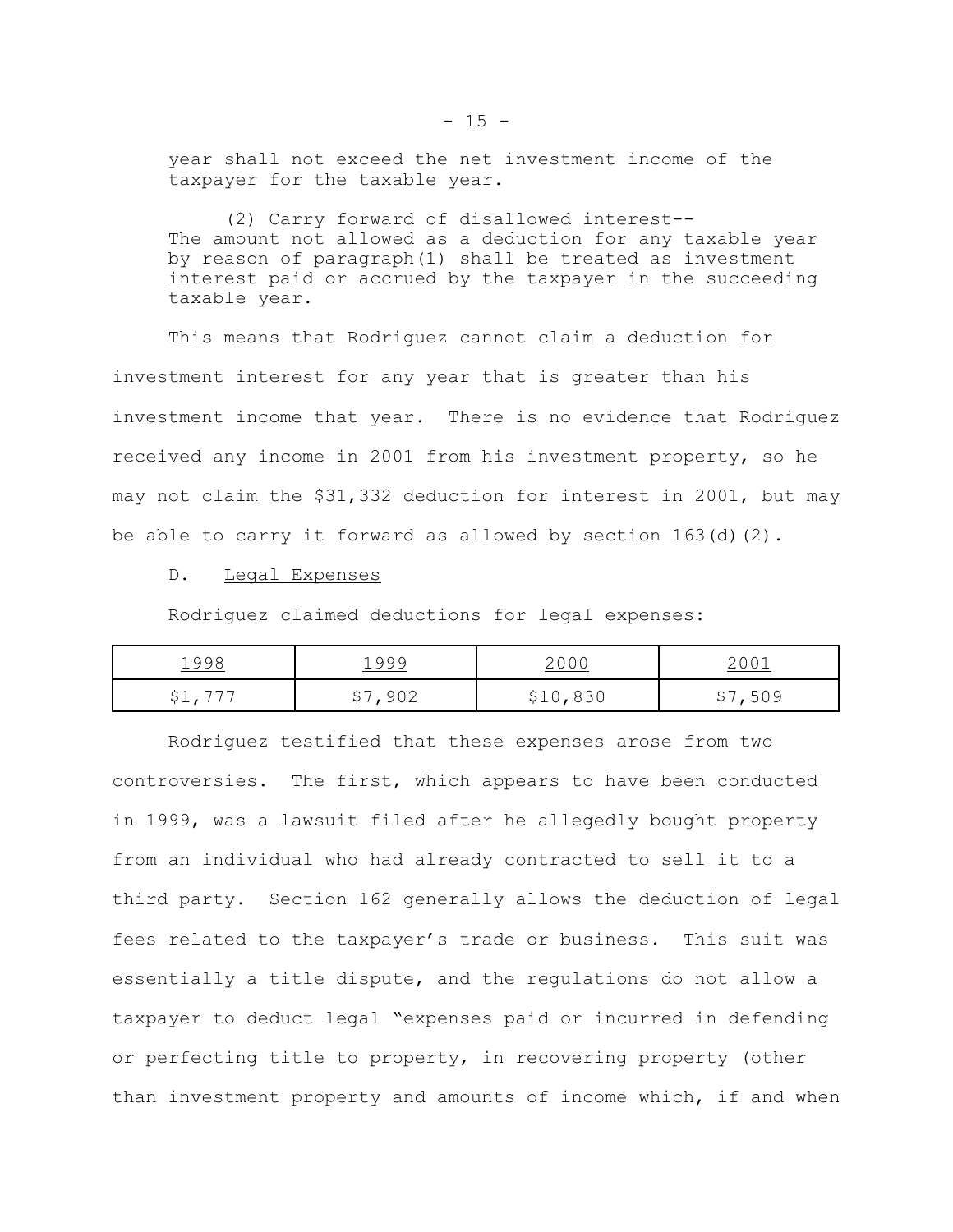recovered, must be included in gross income), or in developing or improving property." Sec. 1.212-1(k), Income Tax Regs. Rodriguez must capitalize these expenses. Therefore, we disallow Rodriguez's legal fee deductions related to the first suit.

The second suit, which he apparently filed in 2000, was to win reimbursement from Bennett Ebner, the general contractor and developer for all of Montgomery Trace, for some expenses that Rodriguez incurred in sprucing up the grounds at the development. According to Rodriguez, Ebner offered to reimburse Rodriguez for his costs in an effort to increase sales**.** Rodriguez understood that he wouldn't profit directly, but he believed that beautifying Montgomery Trace would increase sales of the parcels that he managed himself. The agreement did not end well when Ebner allegedly failed to pay Rodriguez for his expenses.

The test for deductibility here is whether Rodriguez's legal expenses had a sufficiently close relationship to his trade or business. The controlling criteria are the origin and character of the controversy. See United States v. Gilmore, 372 U.S. 39, 49 (1963). At the time that this controversy began, Rodriguez worked for a marketing company hired to sell the Montgomery Trace lots on behalf of the owner and developer, Ebco. Rodriguez cared about the appearance of Montgomery Trace; he was the sales manager for that property and received a sales commission for each property he sold as well as an "override" on each property

 $- 16 -$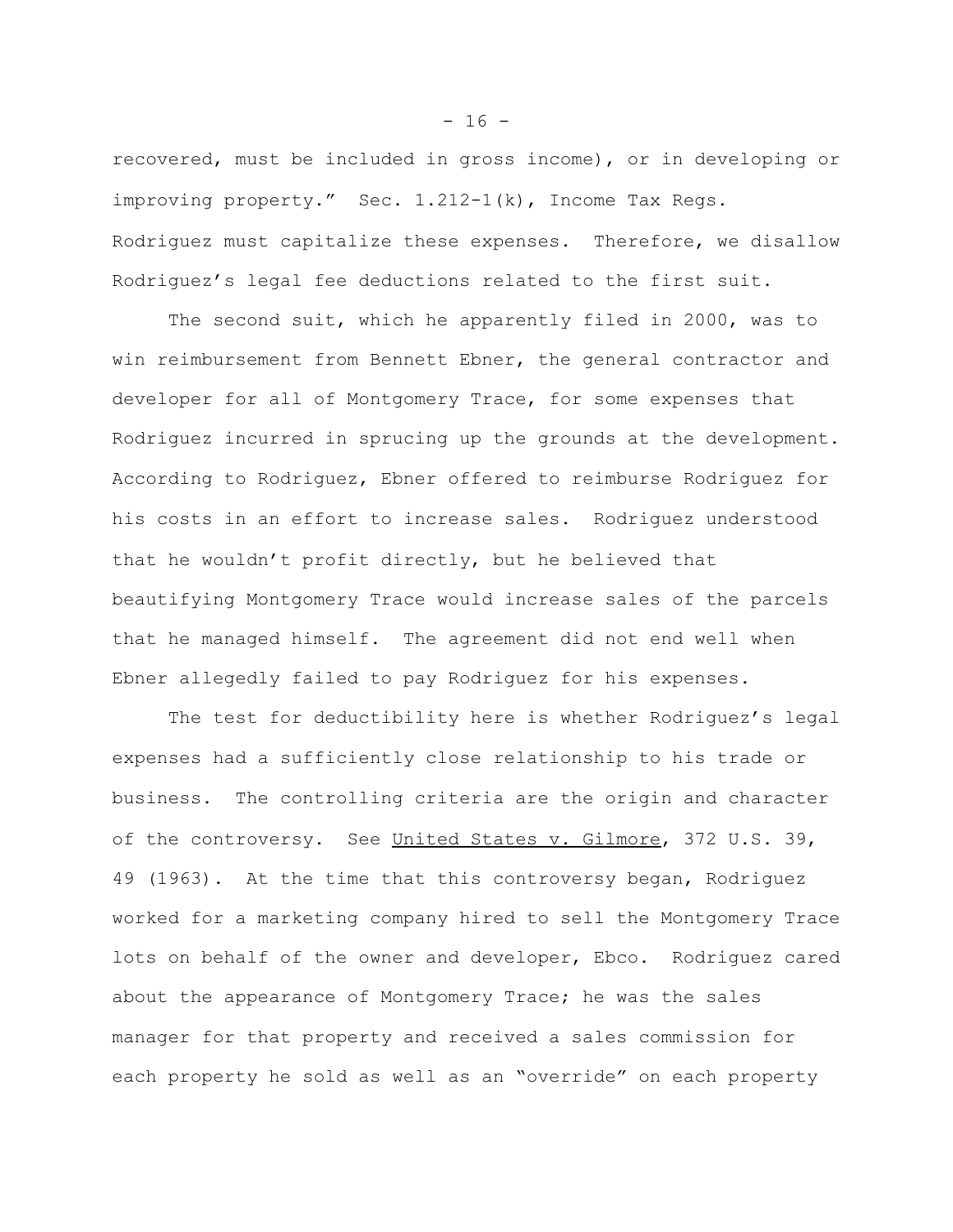sold by other salespersons. Rodriguez testified that he suggested the landscaping deal to Ebco, stating: "If we want to increase our sales here, we really need to make this place presentable when we have families out on the weekends." Therefore, although Rodriguez had no expectation of profit for Waterfowl, he did the landscaping with the business purpose of increasing his income from his business of selling property at Montgomery Trace. His credible testimony reflects this business motive. We therefore find that Rodriguez's deal with Ebner was business related.

Rodriguez still has to substantiate, or at least give us enough to estimate, the amounts that he paid in legal fees. The substantiating checks and statements often do not indicate which lawsuit they cover. But Rodriguez credibly testified that it was at most his 2000 legal fees that paid for his litigation with Ebco. We therefore find that the Ebco litigation did not commence until 2000.

For 2000, the ledger lists professional fees going to William Fowler, S. Patrick Rhodes, Jeffery Moon & Associates, and J. Patrick Roeder. The record is clear that Rhodes and Roeder are architects, and therefore these fees are not "legal"; who Jeffery Moon is remains unclear. Checks made out to Fowler, however, are frequently made out to the "Law Offices of William T. Fowler" and indicate legal purposes in the memo lines.

 $- 17 -$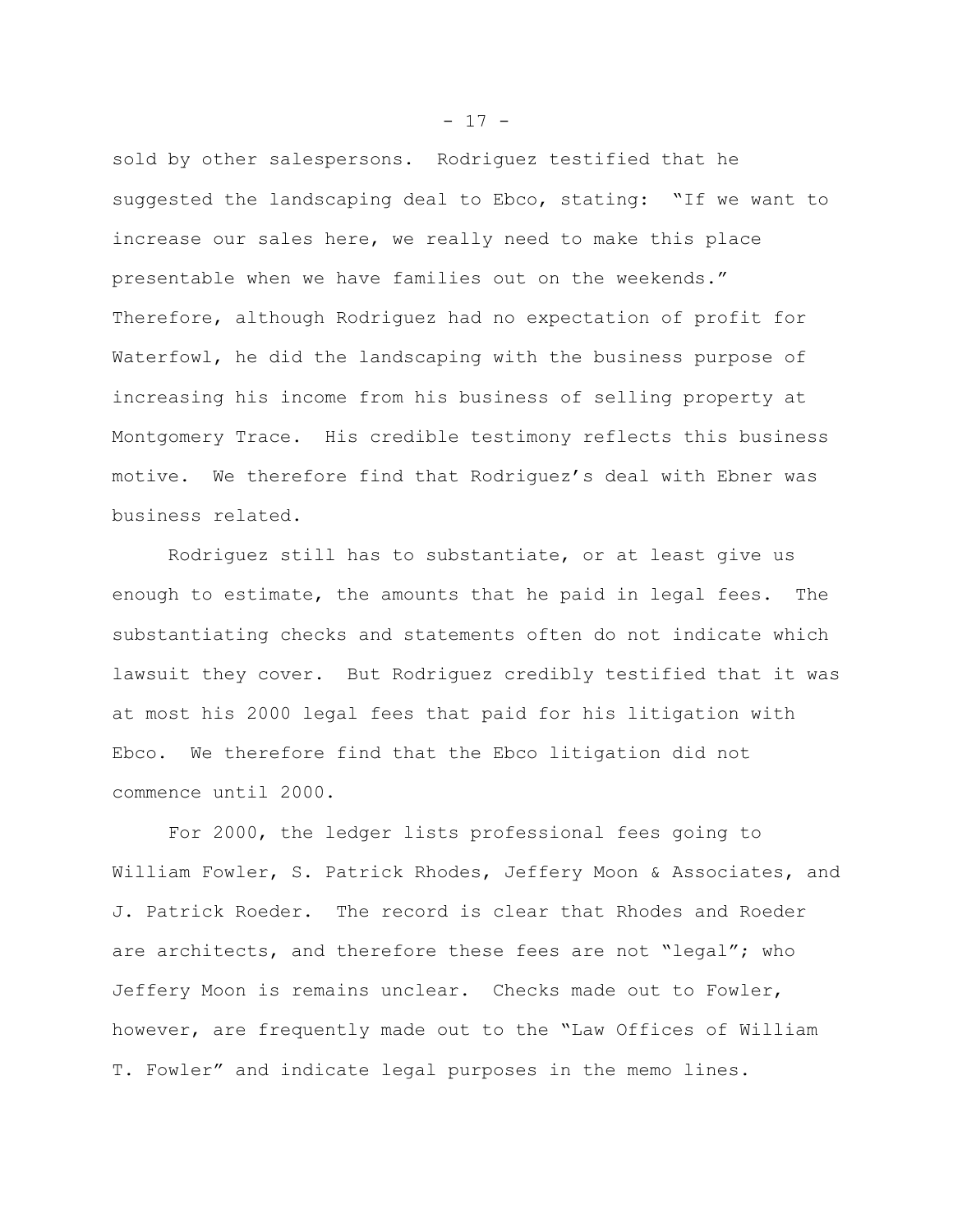Therefore, we look to checks numbered 3265, 3328, and 3429 made out to William Fowler totaling roughly \$750. None of these checks indicate whether they paid for Ebco litigation or title litigation; we find that some of them did go to the former and, applying Cohan, we allow Rodriguez \$500 in legal-fee deductions for 2000.

For 2001, the "professional expenses" category includes checks to Fowler, "DCC," and "McCathern Moody." The memo on the check for DCC bears no indication of legal purpose. The check for "McCathern Mooty Buffington LLP" indicates that it is for a partnership agreement. We ignore both of these and consider only the checks made out to Fowler. These two total \$6,977.08 but bear no indication of whether they were for the Ebco litigation. We therefore estimate under Cohan and allow \$4,700 in legal-fee deductions for 2001.

# E. Car and Travel

Certain categories of deductions have enhanced substantiation requirements under sections 274 and 280F. These categories include travel, certain forms of "listed property," and entertainment expenses. To deduct any of these expenses, a taxpayer must "[substantiate] by adequate records or by sufficient evidence" the amount, time and place, and business purpose of the expenditure. Sec. 274(d). The term "listed

 $- 18 -$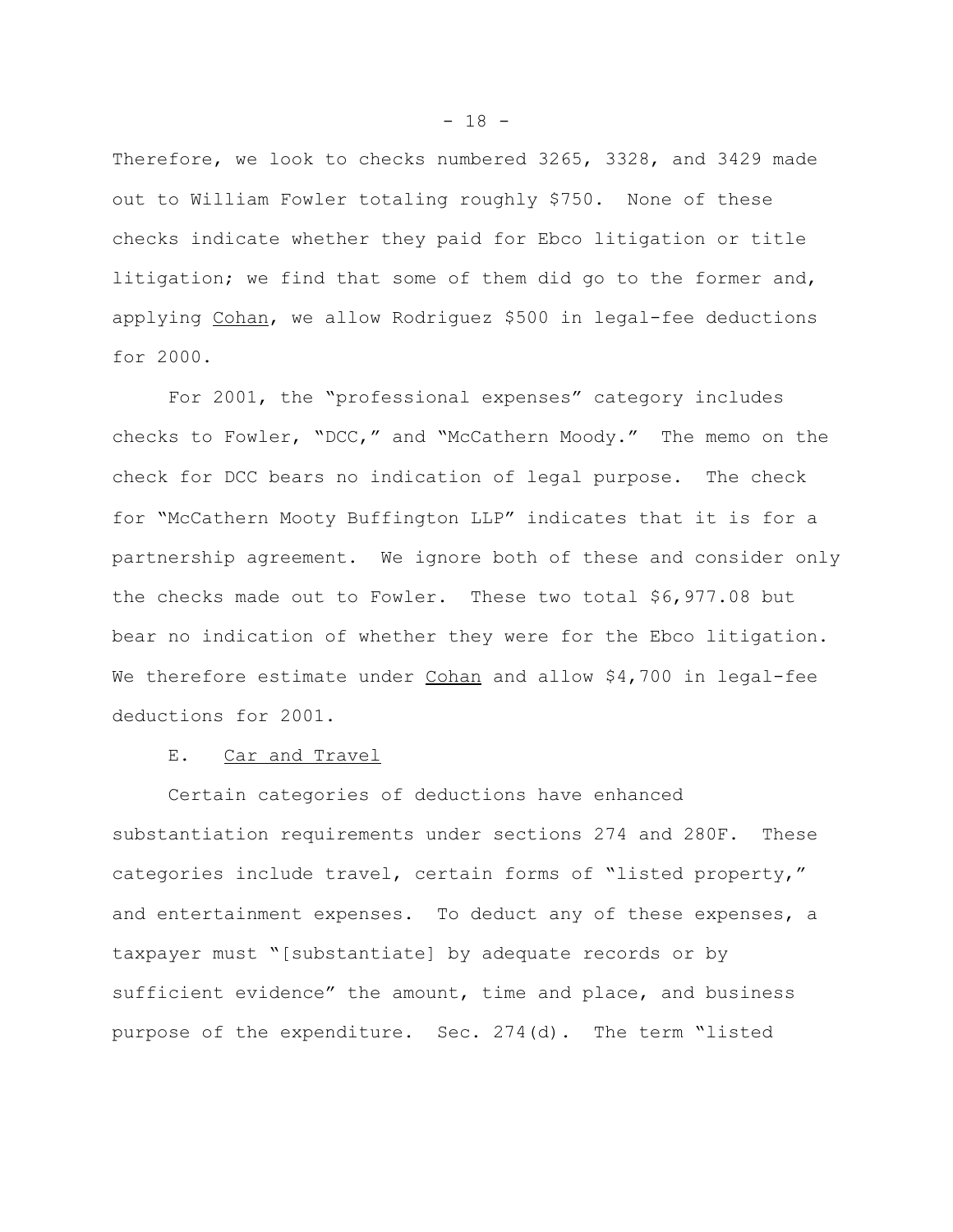property", as incorporated into section 274, includes any passenger automobile. Sec. 280F(d)(4)(A)(i).

For the years in issue, Rodriguez offered no evidence to substantiate the amount, time and place, or business purpose of his claimed deductions for car and travel. Rodriguez and his accountant testified that they used estimates of mileage to calculate deductions, but that Rodriguez kept no travel log. The strict substantiation requirements of section 274(d), however, mean that neither this Court nor Rodriguez can approximate expenses. We therefore find that he is not allowed any deductions for car and travel expenses for the years in question. See <u>Sanford v. Commissioner</u>, 50 T.C. 823, 827 (1968), affd. 412 F.2d 201 (2d Cir. 1969); see also sec. 1.274-5T(a), Temporary Income Tax Regs., 50 Fed. Reg. 46014 (Nov. 6, 1985).

#### F. Supplies

For tax year 1998, there is no substantiating evidence for Rodriguez's claimed deductions for supplies:

| Waterfowl | Sales Manager |
|-----------|---------------|
| \$6,930   | \$9,937       |

The credit-card statements and checks do not match entries in the ledger for the most part, and when they do, there is no indication that they are purchases for a business purpose. Rodriguez may not deduct any expenses for supplies for 1998.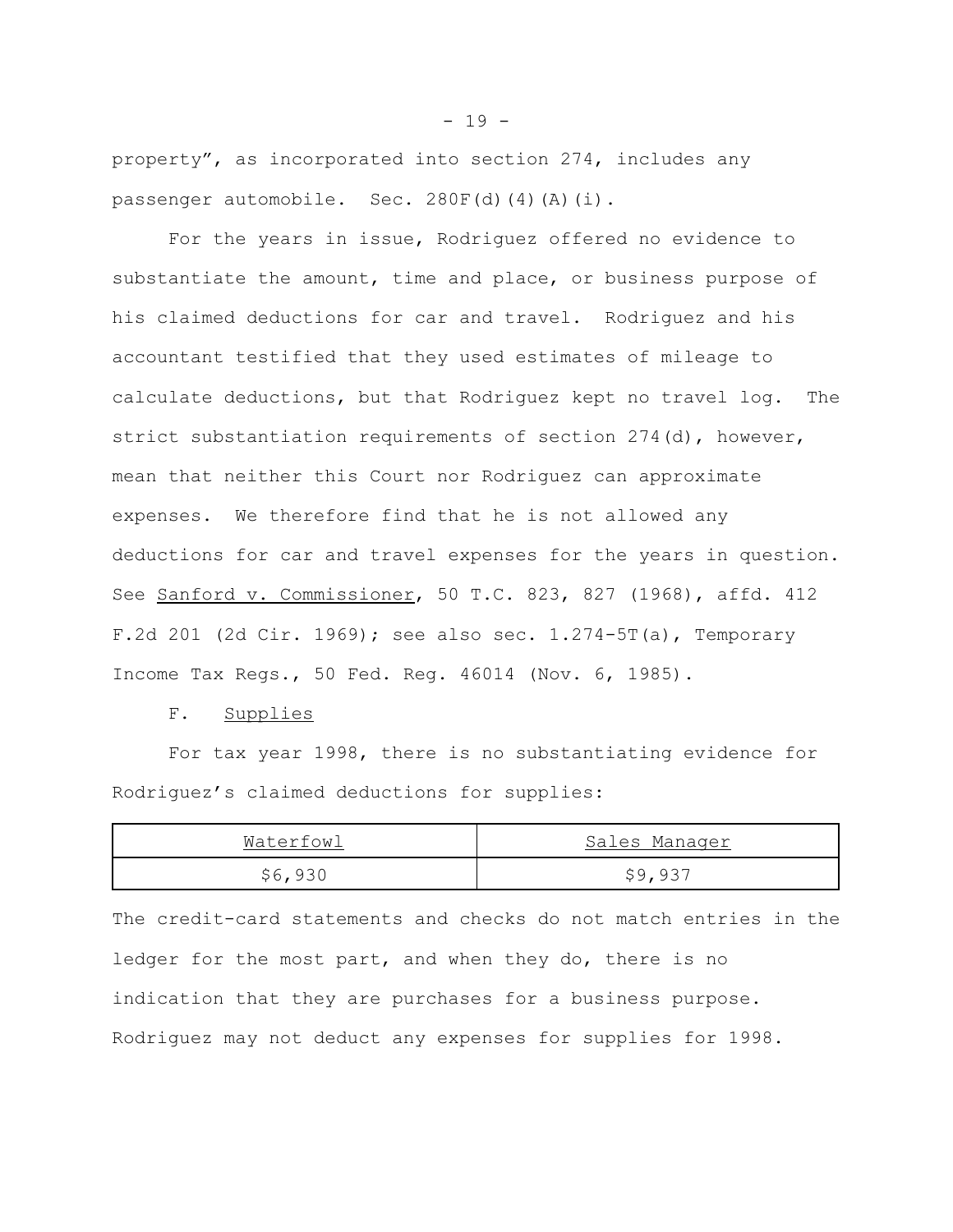For 1999-2001, Rodriguez claimed these amounts as deductions for supplies:

| 1999    | 2000     | 2001    |
|---------|----------|---------|
| \$8,237 | \$12,856 | \$3,906 |

Most of these purchases can be verified in their amount and location by credit-card statements and canceled checks. However, there is nothing in the record to support a finding that the expenses at Home Depot, Walmart, Best Buy, etc., were business and not personal. Rodriguez's pervasive intermingling of business and personal expenses means that we can not allow him all of his claimed deductions. But we can apply the Cohan rule to estimate a reasonable amount. See Feingold v. Commissioner, T.C. Memo. 1956-214. We find that Rodriguez is entitled to deduct much, but not most -- we estimate 40 percent -- of his claimed deductions for the tax years in question and allow him:

| 1999    | <u> 2 0 0 0</u>                  | 2001              |
|---------|----------------------------------|-------------------|
| \$3,295 | \$5 142<br>$\sim$ $\sim$<br>$ -$ | \$1,562<br>$   -$ |

## G. Meals and Entertainment

The enhanced substantiation requirements of section 274(d) also apply to deductions for meals and entertainment expenses. Rodriguez used canceled checks and credit-card statements to estimate deductions for meals and entertainment. These exhibits, even when enhanced with his testimony, fail to provide sufficient substantiating evidence that any of the claimed expenses had a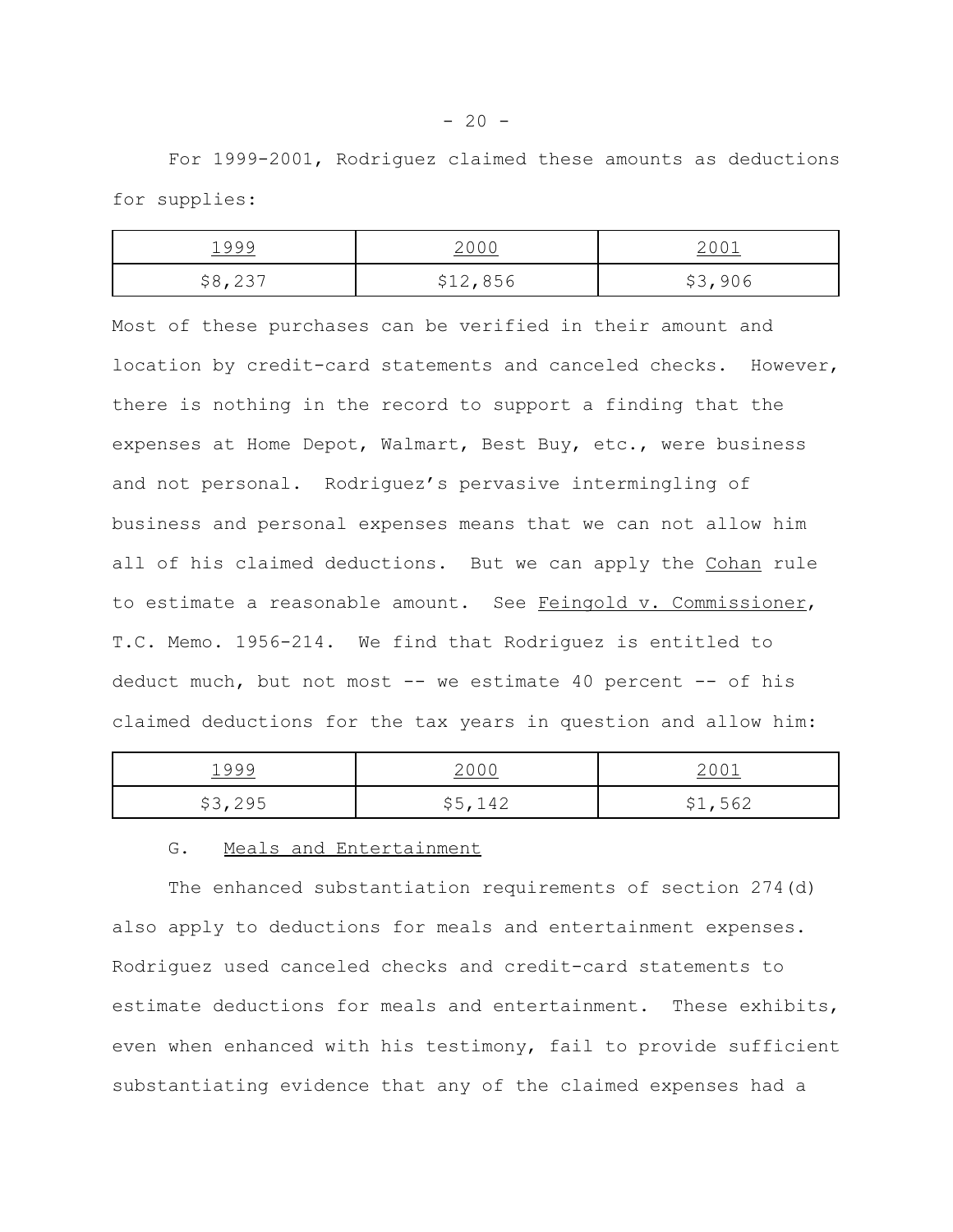legitimate business–-and not just personal--purpose. This means that we disallow all Rodriguez's deductions for meals and entertainment for all the years in question.

#### H. Other Expenses

The next category was a catch-all for "Other Expenses" of:

| 1998     | 1999                            | $\sqrt{2}$ | 2001 |
|----------|---------------------------------|------------|------|
| \$27,803 | .481<br>$\vee$ $\perp$ $\vee$ , | \$10,078   | ২୪,  |

The bulk of this category consists of three types of expenses: security, telephone and contract-labor charges. There were also tolls, subscriptions, dues, and miscellaneous expenses that were not substantiated. The second Schedule C for 1998 showed an "other" expense of \$168 for bank charges, which we disallow; Rodriguez has not shown whether they are nondeductible finance charges or unsubstantiated "other" bank charges, but neither characterization would make them deductible. The rest of these "other expenses" we look at one by one.

## 1. Security

The 1998 and 1999 security expenses of:

| 1998    | 1999         |
|---------|--------------|
| \$1,546 | \$7,115<br>ັ |

are, we find, for the grooming and veterinary care of two dogs that Rodriguez kept on a piece of property where he stored his equipment and a trailer. Deductibility of such expenses depends on a showing that the expenses are "directly connected" with a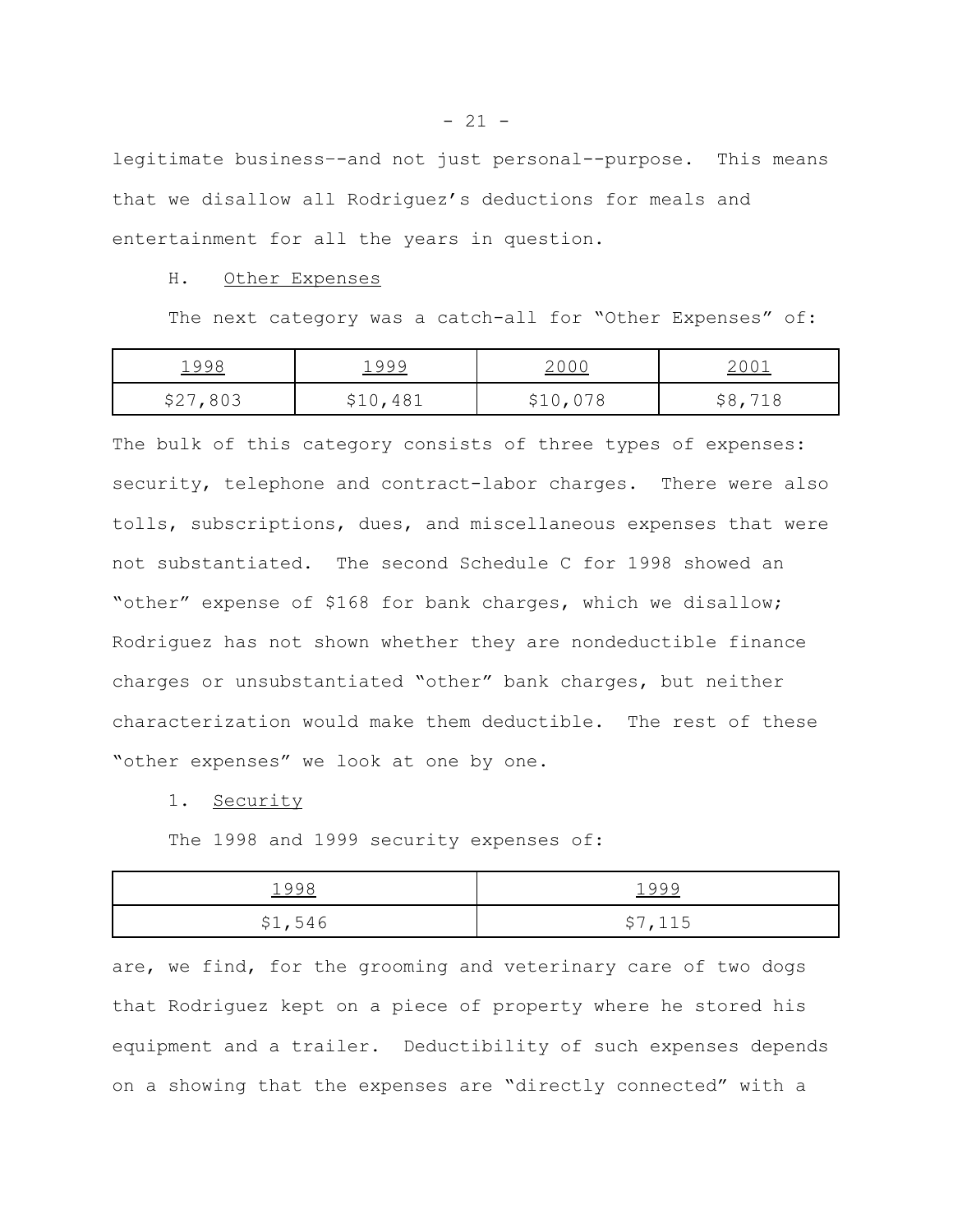trade or business. Sec. 1.162-1(a), Income Tax Regs. Rodriguez did not credibly testify that the dogs were primarily guarding business property, and we find that these expenses are just for his family dogs. They are not deductible. See Stone v. Commissioner, T.C. Memo. 1998-437 (disallowing deductions for dogs kept at taxpayer's residence); see also Jenkins v. Commissioner, T.C. Memo. 1995-563 (disallowing expenses of family dog's fences, food, and veterinary bills).

## 2. Telephones

Rodriguez had both a home phone and a cell phone, neither of which was a dedicated business line. He did not provide any breakdown of the personal-versus-business use of either phone. His claimed deductions:

| 1998     | 2000    | 2001           |
|----------|---------|----------------|
| 584<br>ັ | \$4,035 | \$6,218<br>∠⊥∪ |

Section 262(b) bans deduction of any charge for basic phone service for the first line to his home. The cost of a cell phone and extra charges (e.g., long distance or dial-up connections) may be deductible, but Rodriguez must first show that he meets the requirements of section 162(a). And under that section, the phone expenses are deductible if they are "ordinary and necessary" and paid or incurred in carrying on a trade or business. Rodriguez, however, failed to show that he would not have had the phones but for the business use. See Wedemeyer v.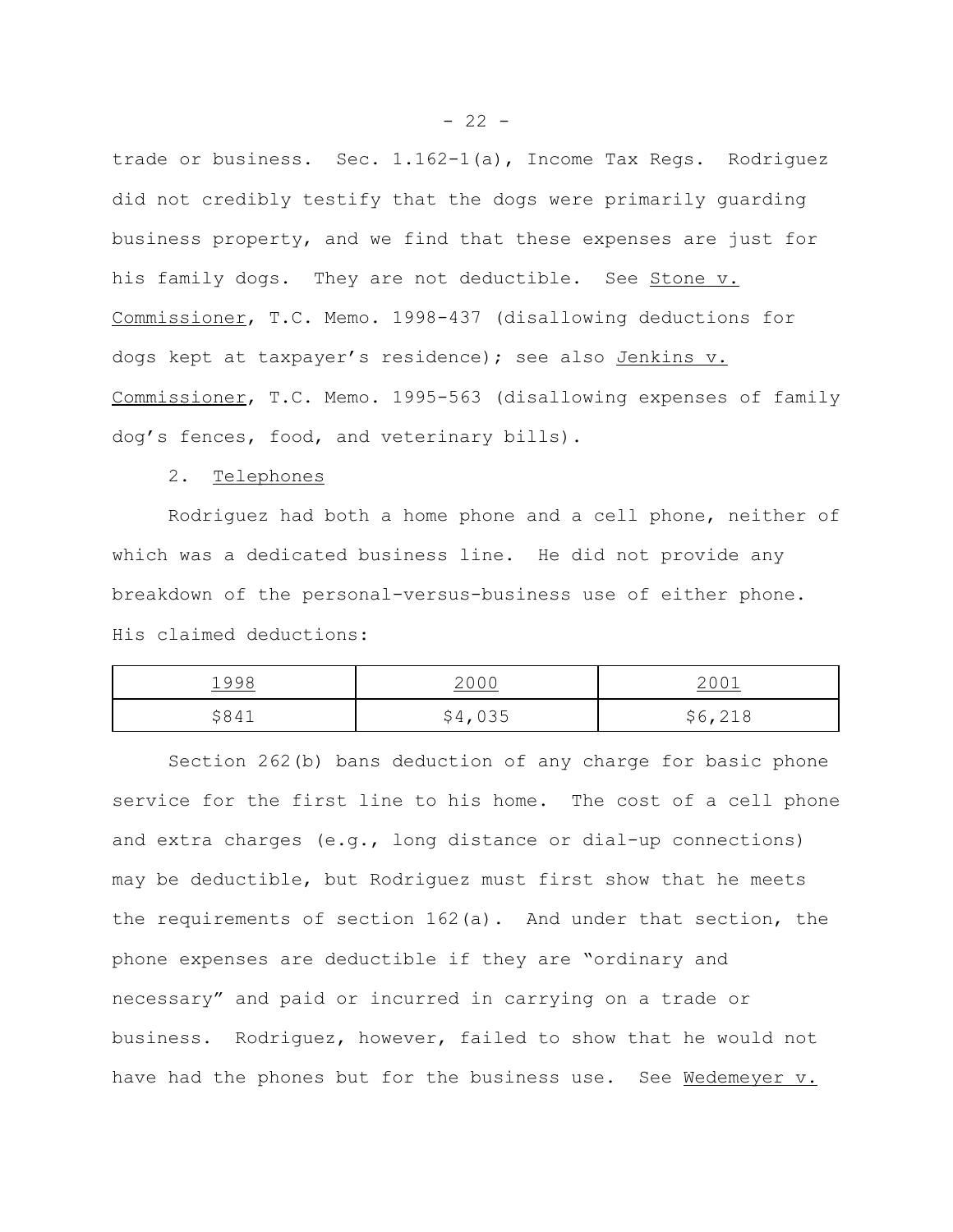Commissioner, T.C. Memo. 1990-324, affd. without published opinion 959 F.2d 243 (9th Cir. 1992). He also introduced no records showing that particular long-distance or toll-call charges related to identifiably business activities. This alone is enough to deny a deduction for both phones.

Cell phones are also listed property under section  $280F(d)$  (4)(A)(v) and thus subject to section  $274(d)$ . To substantiate expenses for listed property, a taxpayer must establish the amount of business use and the amount of total use for such property. See sec.  $1.274-5T(b)$  (6)(i)(B), Temporary Income Tax Regs., 50 Fed. Reg. 46016 (Nov. 6, 1985). Rodriguez had credit-card summaries showing payments for a cell phone in 1998 and 1999, but he gave us no evidence of the amount of his business use compared to his total use of the phone. No deductions here. See Nitschke v. Commissioner, T.C. Memo. 2000- 230 (denying deduction for expenses on cellular phone due to failure to establish the amount of business use despite receipts and checks).

## 3. Contract Labor

Rodriguez also claimed deductions for labor costs:

| 1998     | 1999    | 2000    | $-00+$  |
|----------|---------|---------|---------|
| \$24,697 | \$3,269 | \$5,875 | \$2,350 |

He claimed that these costs were wages which he paid to day laborers to clean up around the investment properties. However,

 $- 23 -$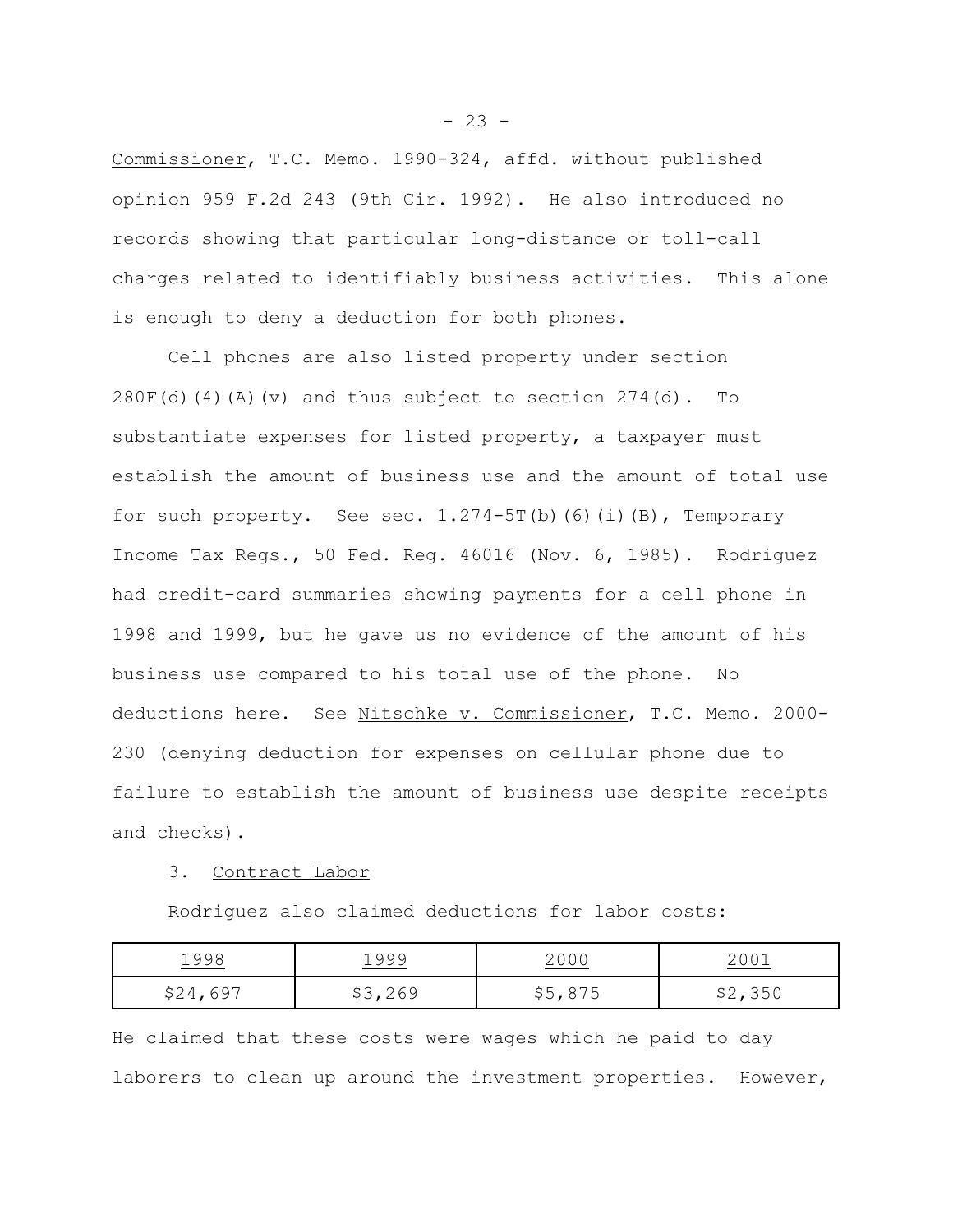Rodriguez could not provide any information about these workers- either their names or contact information. He did not produce Forms 1099 for them. He did not establish that these costs did not duplicate at least in part the labor costs he claimed as COGS on his Schedule C. He did testify credibly that laborers sometimes worked at his personal house, and his checks show that they sometimes worked on his partnership's property; but there are no checks made out to laborers working specifically on investment properties. Even the ledgers are unclear as to which labor expenses were for what properties. We have no way to estimate these expenses, so we disallow them.

I. Depreciation

Rodriguez also claimed deductions for depreciation:

| 1998    | 1999     | 2000     | 2001    |
|---------|----------|----------|---------|
| \$1,626 | \$27,074 | \$10,256 | \$6,936 |

For tax years 1999 and 2000, Rodriguez attempted to elect to expense depreciation under section  $179(a)$ .<sup>5</sup> Taxpayers are allowed to deduct a reasonable amount for the depreciation of property used in trade or business, or property held for the production of income, sec. 167(a), but must prove the deduction with adequate records, sec. 6001.

<sup>&</sup>lt;sup>5</sup> "A taxpayer may elect to treat the cost of any section 179 property as an expense which is not chargeable to capital account. Any cost so treated shall be allowed as a deduction for the taxable year in which the section 179 property is placed in service." Sec. 179(a).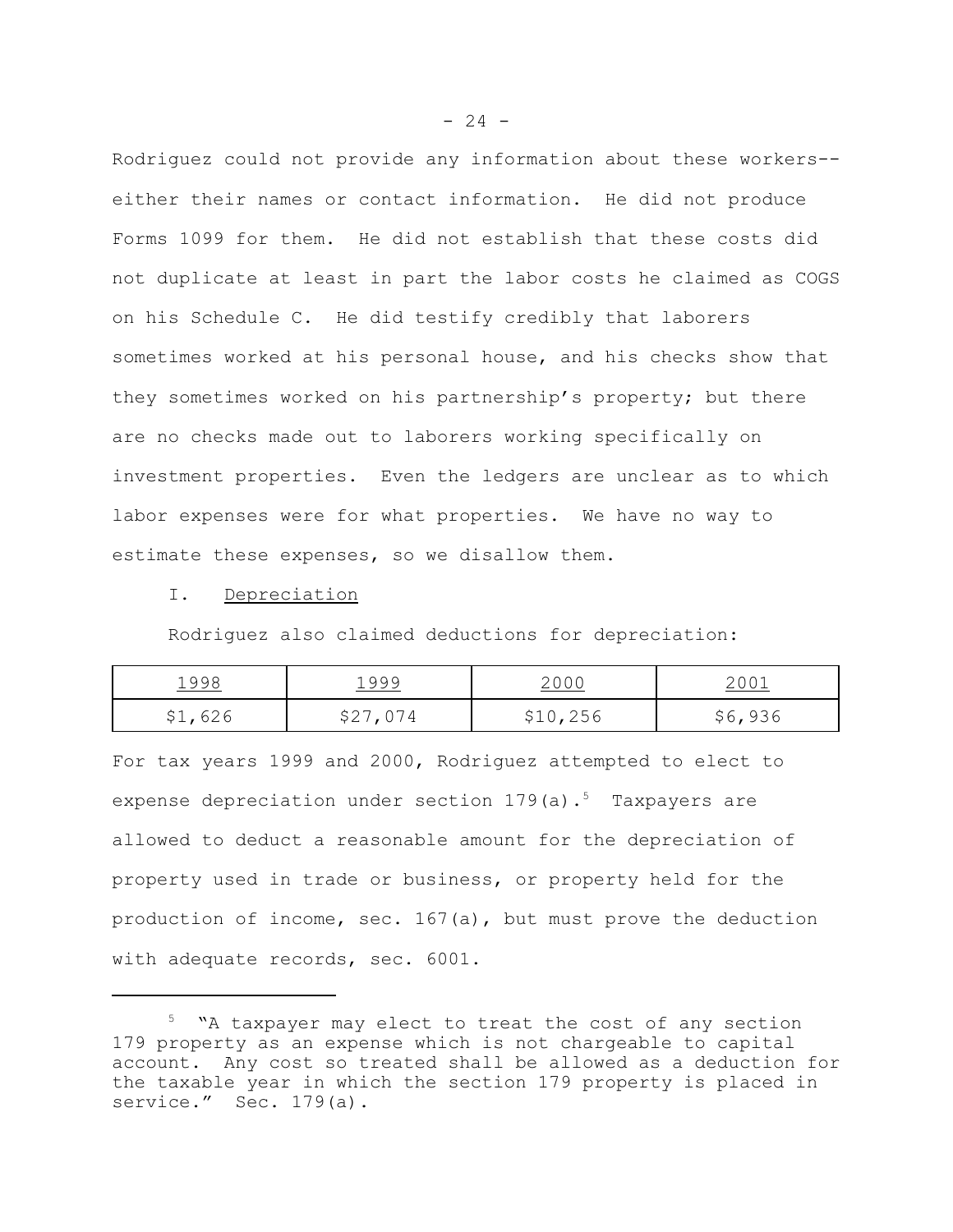Rodriguez did not. His descriptions of the property are wholly insufficient, limited to general terms like "Equipment", "Office Equipment", and "Furniture and Fixtures." He failed to introduce any records that substantiate individual purchases of depreciable assets or their bases. He also failed to specify what individual items he chose to expense. See sec. 1.179- 5(a)(2), Income Tax Regs. Rodriguez has not thus proven that he is entitled to a depreciation deduction for any of the tax years in question, and he has also failed to substantiate his election under section 179. This dooms whatever recourse he might have to the Cohan rule for this category.

#### J. Home Office

Rodriguez claimed home-office expenses of:

| <u> 1998</u> | 1999     | <u> 2000</u> | $200-$        |
|--------------|----------|--------------|---------------|
| \$936        | \$17,676 | 70, V 7 V    | \$2,968<br>YL |

Section 280A(a) states: "Except as otherwise provided in this section, in the case of a taxpayer who is an individual  $*$ \*, no deduction otherwise allowable under this chapter shall be allowed with respect to the use of a dwelling unit which is used by the taxpayer during the taxable year as a residence." The Code then provides an exception to this general rule to permit a deduction for home-office expenses "allocable to a portion of the dwelling unit which is exclusively used on a regular basis as the principal place of business for any trade or business of the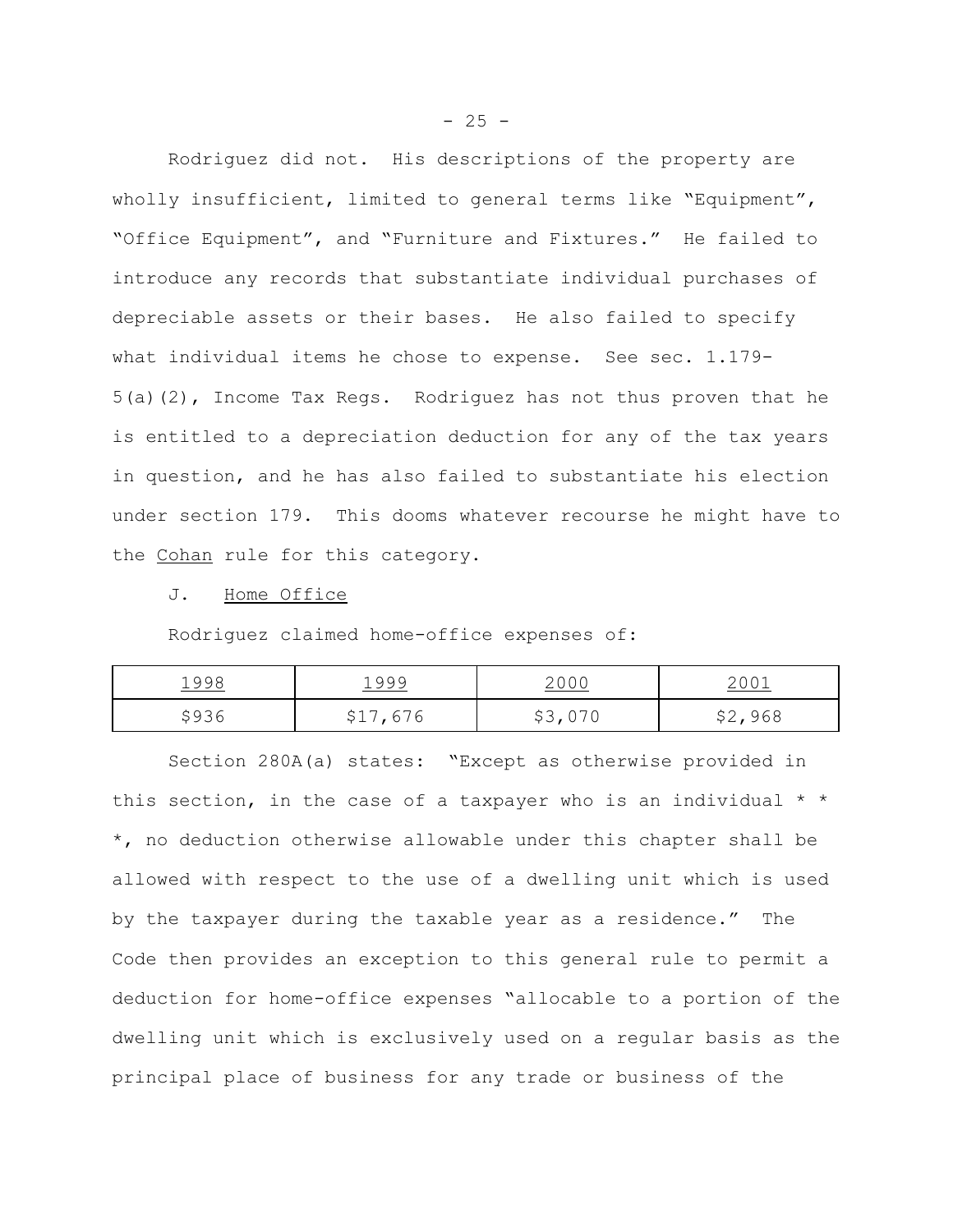taxpayer." Sec. 280A(c)(1)(A). A taxpayer may deduct homeoffice expenses if he shows his home office is:

- ! used for a trade or business;
- ! used exclusively for that purpose; and
- ! his principal place of business.

According to Rodriguez, he set aside two of the five rooms in his house for business. He put a drafting table and filing cabinet in a small bedroom. He also enclosed the center atrium of the home with drywall and created an office with a desk and computer. He claimed that he conducted "all" of his personal business at the house by making keep-in-touch calls and calls involving buying and selling properties, and also kept private investment records there. He made at least ten sales calls per night except on Tuesday and Thursday nights when he was usually at Montgomery Trace. He also stated that he was unable to conduct his personal business at the sales offices at Montgomery Trace because it was against the developers' policy. We do find Rodriguez credible on this point, and so find that he did conduct personal real-estate business in his home office.

We also find him credible in claiming that his home office was the principal place for his personal real-estate business. Rodriguez worked as a sales manager for several real-estate developers in sales offices from which he supervised personnel and conducted sales. At the same time, he also conducted

 $-26 -$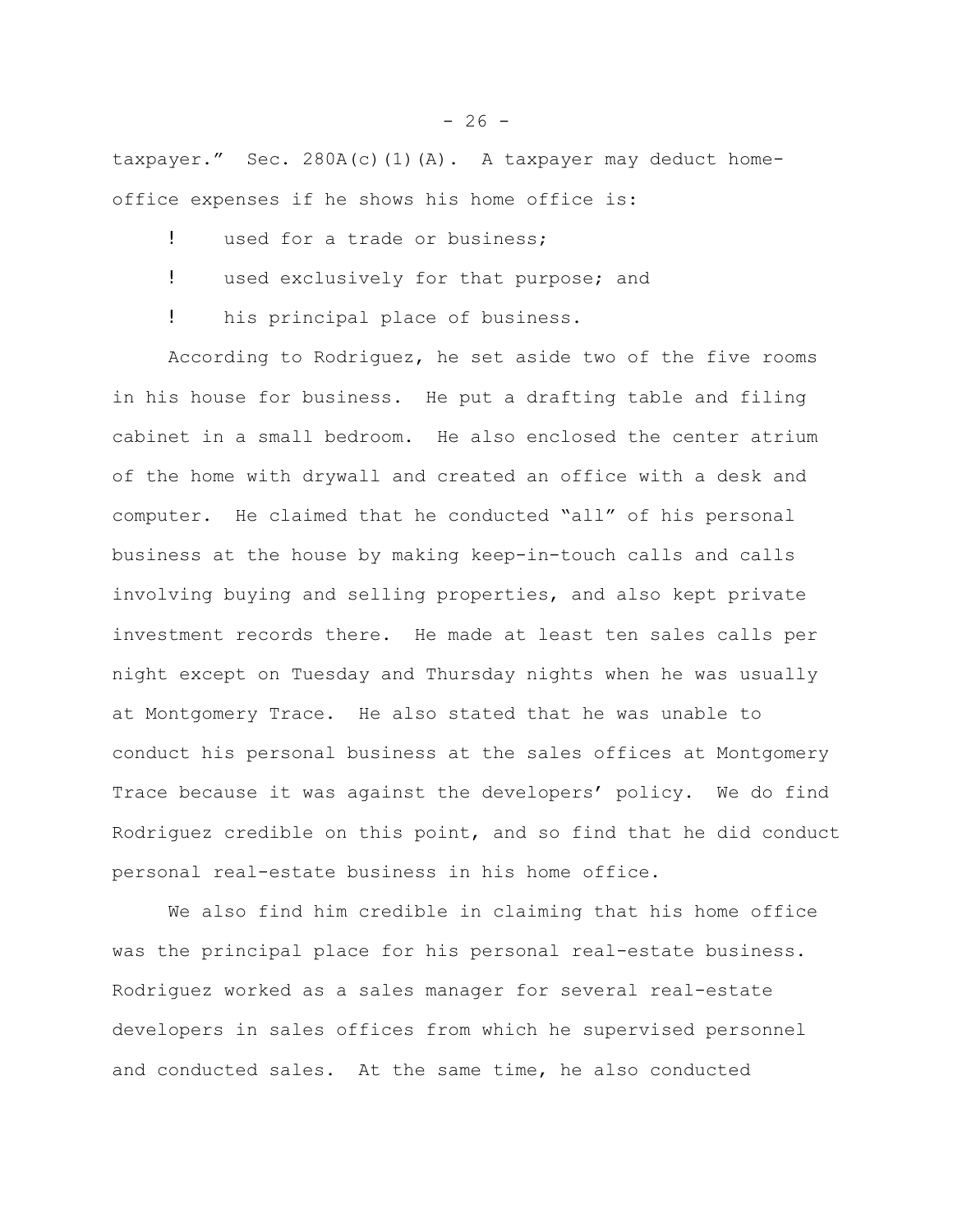personal real-estate business at home. Compare Curphey v. Commissioner, 73 T.C. 766 (1980) (dermatologist who also managed rental properties entitled to home office deduction), with Commissioner v. Soliman, 506 U.S. 168 (1993) (anesthesiologist who administered anesthesia in hospitals denied home-office deductions). We won't apply the Soliman two-prong test, invoked when a taxpayer's job spans several locations, because we find that Rodriguez ran his personal real-estate business only out of his home and that it was separate from his sales-manager position.

However, we do not find Rodriguez to be credible in allocating 40 percent of his house to his home office. Revenue Ruling 62-180, 1962-2 C.B. 52, 54, reasonably states that the business percentage of a residential home may be calculated by comparing the square footage of office space to the home's total square footage or comparing the number of rooms used for the home office to the total, or any other reasonable method. The Commissioner later clarified this by announcing that the room comparison method may be used only if the rooms are all about the same size. IRS Pub. 587 Business Use of Your Home (2007). We have found similar methods of allocation to be reasonable in the past. Feldman v. Commissioner, 84 T.C. 1, 8 (1985), affd. 791 F.2d 781 (9th Cir. 1986). However, we have also rejected a room comparison method when a "more precise" method was available.

 $- 27 -$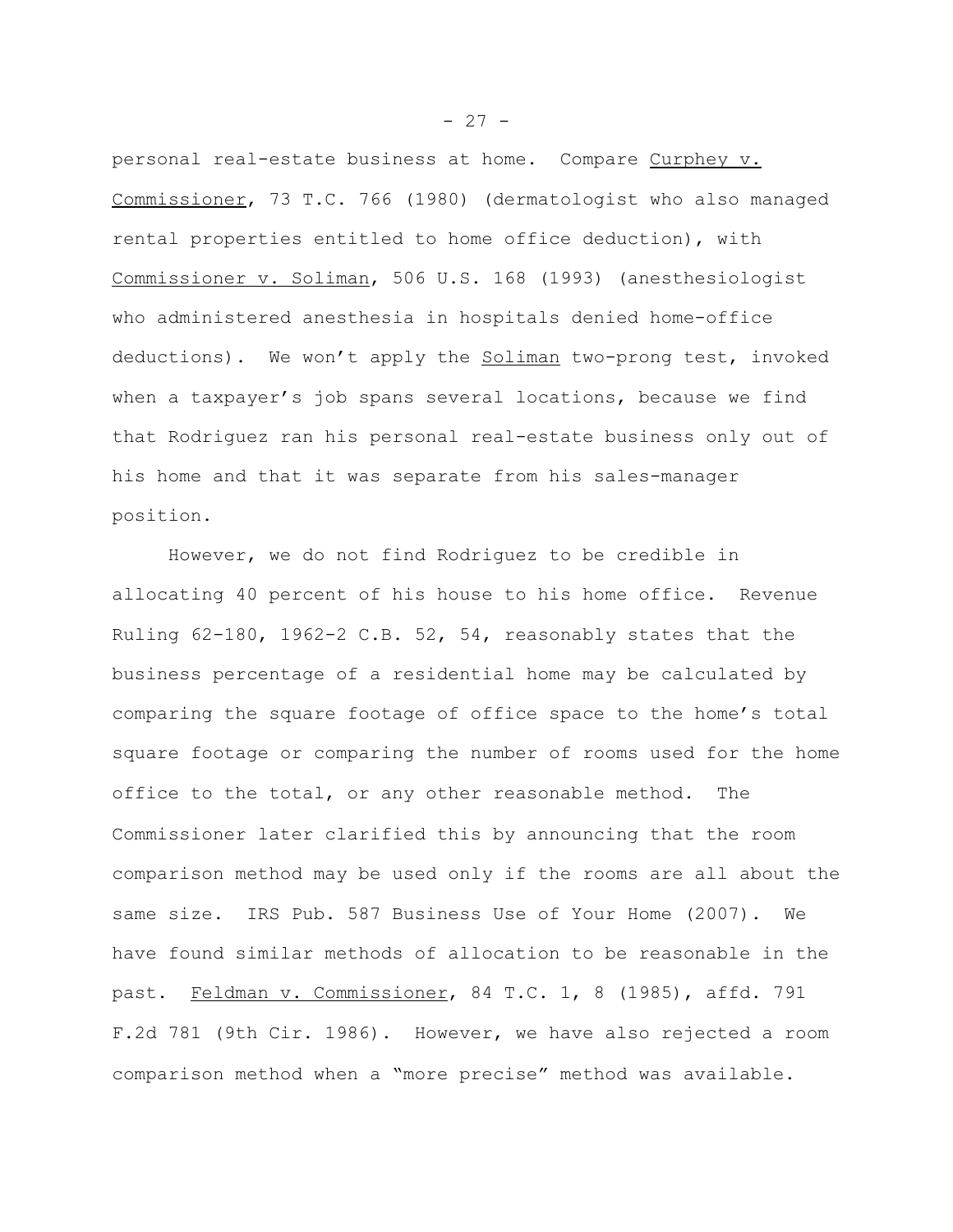Id. Rodriguez claims that his house has five rooms, two of which he used for an office; we must decide if his allocation was reasonable and sufficiently precise.

We are uncertain how he arrived at his calculation of five rooms; during trial, Rodriguez mentioned a master bedroom, a small bedroom in which he initially put his office, and a living room in which he kept his television. We assume that his house also had a bathroom and a kitchen, which would total five rooms. But Rodriguez also divided an atrium into two rooms so that he could have a larger office. It is unclear from the record whether the atrium encompasses any of the other rooms already mentioned. If it does, the division of the atrium would give Rodriguez's house six rooms, bringing his business percentage to 33 percent. If the atrium doesn't, Rodriguez would have seven rooms in his home, making his business percentage 28.5 percent. The Commissioner does not challenge Rodriguez's allocation, and therefore we presume the rooms are of roughly similar size. Under Cohan, we weigh against a taxpayer who asks us to estimate; therefore, we find that Rodriguez may claim only 28.5 percent business percentage for his home office deduction.

## K. Net Operating Loss

Rodriguez claims net operating loss (NOL) carryforwards:

| 1999     | 2000     | 2001     |
|----------|----------|----------|
| \$26,678 | \$24,881 | \$40,996 |

 $- 28 -$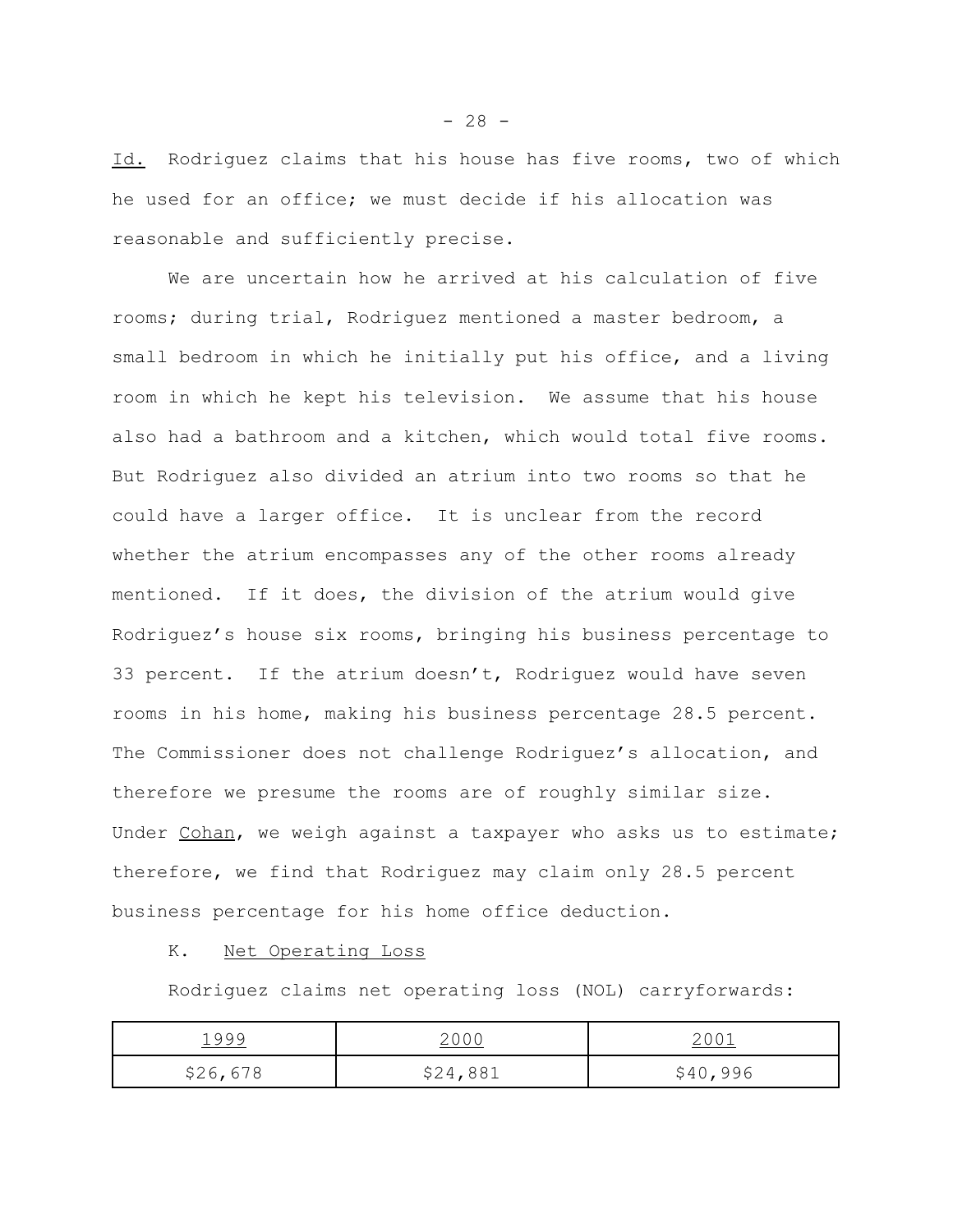The IRS disallowed the NOLs because Rodriguez failed to provide sufficient substantiation of the amount of the losses. Rodriguez also did not file any election to carry the losses forward without carrying them back first.

Under section 172, NOLs are ordinarily carried back to the two taxable years before the loss year and, if losses have not been fully absorbed, forward to the twenty succeeding years. In general, the taxpayer bears the burden of establishing the actual amount of NOL carrybacks and carryforwards. Keith v. Commissioner, 115 T.C. 605, 621 (2000). If a taxpayer carries losses forward without filing an election, and fails to provide us with sufficient information to determine whether prior years would have been able to absorb some of the loss, we deny him the carryforward. Whyte v. Commissioner, T.C. Memo. 1986-486, affd. 852 F.2d 306 (7th Cir. 1988).

Rodriguez failed to give us any evidence of either the amount of NOLs he was claiming or whether he had income available in years before 1999 to carry his NOLs back. We are thus unable to find there was any loss available in 1999, 2000, or 2001 and therefore deny his claimed NOLs for each of those years.

# L. Schedule D Gain

In 1998, Rodriguez sold three parcels of land. The documents refer to the first two parcels, Lots 10 and 11, by the numbers assigned to them in the original development survey for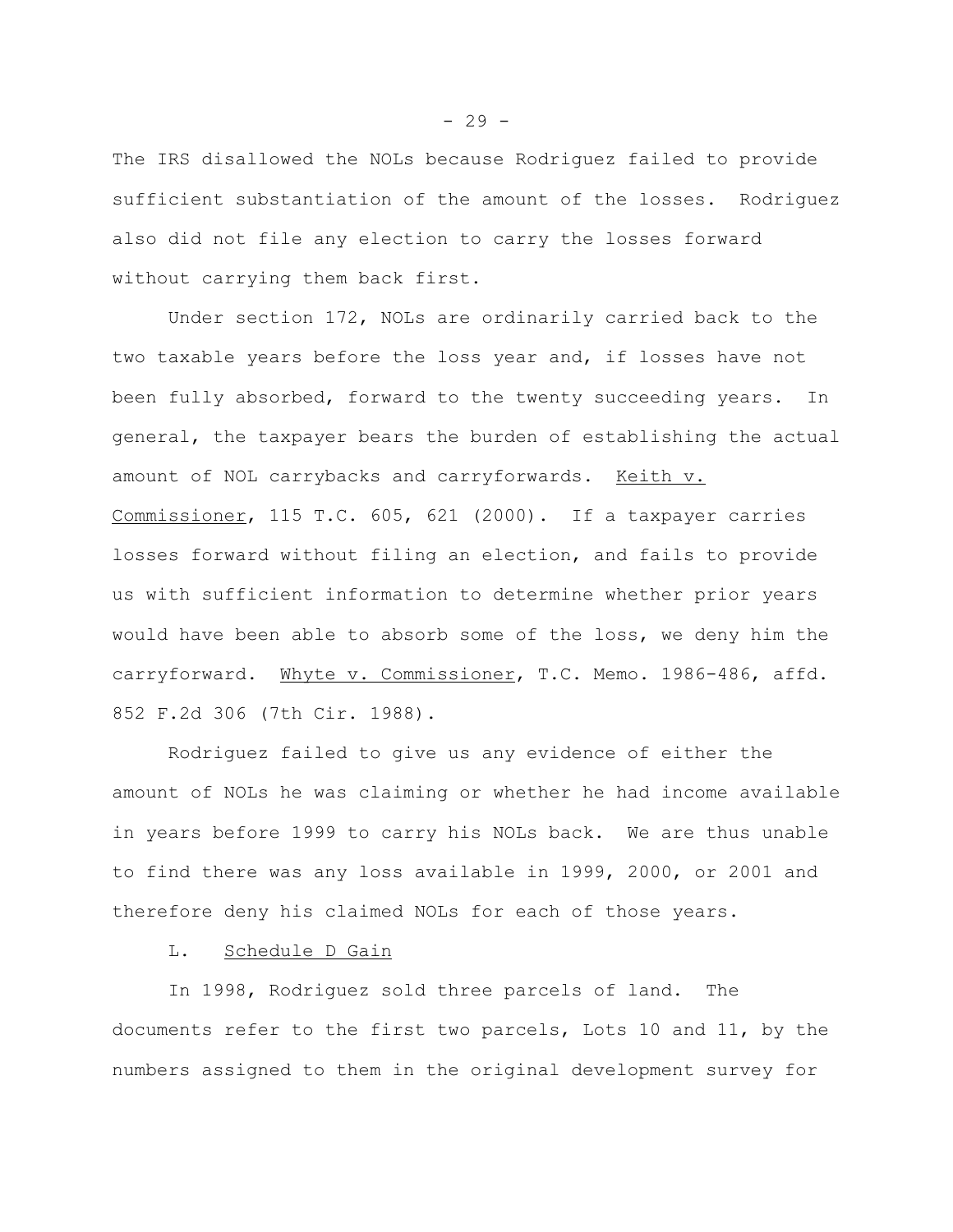Montgomery Trace. The property those documents call "5 Acres" apparently is a plot in Montgomery County. We'll follow the parties in discussing Lots 10 and 11 together, and 5 Acres separately. We compute gain or loss on the sale of property by subtracting basis from sale price. Sec. 1001(a).

We start with Lots 10 and 11. The parties have not stipulated to the basis, but did stipulate that Rodriguez could include in basis a \$34,661.04 first mortgage and a \$8,028.96 second mortgage, and both lots secured these mortgages. So we have a basis of at least \$42,690. The taxpayer bears the burden of substantiating basis, see Doll v. Commissioner, T.C. Memo. 2005-269; Knauss v. Commissioner, T.C. Memo. 2005-6, so Rodriguez's failure to substantiate any basis greater than these two mortgages leaves him with \$42,690. Rodriguez provided credible evidence that he sold Lot 10 for \$59,000 and Lot 11 for \$53,900, totaling \$112,900. His gain for Lots 10 and 11 is therefore \$112,900 less \$42,690, or \$70,210.

As for 5 Acres, Rodriguez proved that he bought it for \$25,000. We find that he sold it for \$25,000. He therefore had no gain or loss on the sale.

This all means that Rodriguez had basis of \$67,690 in the three properties, sold them for \$137,900, and had a total gain of \$70,210.

 $-30 -$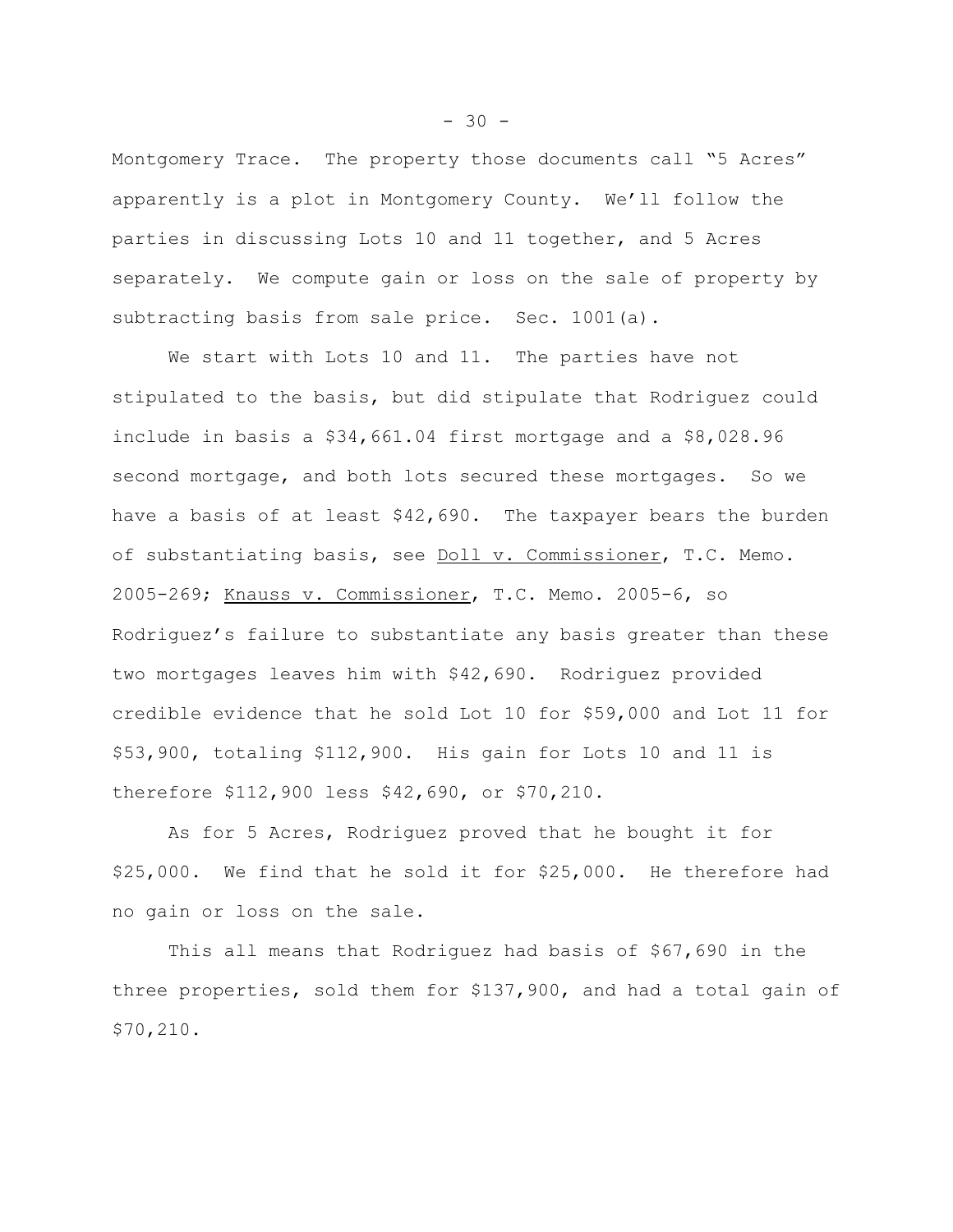$- 31 -$ 

## M. Schedules C and E--Rent

For 1999, 2000, and 2001, Rodriguez went several creative, but losing, rounds with the Commissioner regarding rents claimed on Schedules C and E. For each year, Rodriguez, doing business as Waterfowl, claimed to pay rent to a partnership which owned an office building called 101 West Phillips. He deducted that rent on his Schedule C. Rodriguez was also a partner in this partnership. He then claimed the rents he paid to 101 West Phillips as partnership income on his Schedule E.

Rodriguez loses his Schedule C rent deduction because he failed to provide credible substantiation. Rodriguez did not provide a lease for the 101 West Phillips building. He testified that he made out his rent checks to either partner Brandon Creighton or to 101 West Phillips. A scan of the checks in evidence shows several checks made out to Brandon Creighton, and a few more made out to Brandon Creighton and Matt Rodriguez. (Rodriguez often goes by his middle name.) Unlike normal rent payments, the "rent" amounts vary and the payments do not occur at regular intervals. With few exceptions, the memo lines on the checks do not indicate a reason for the payments or indicate unclear reasons (such as "chambers"). Even more damning is the fact that Rodriguez himself appears able to cash some of these checks, implying that he never truly lost control of the money.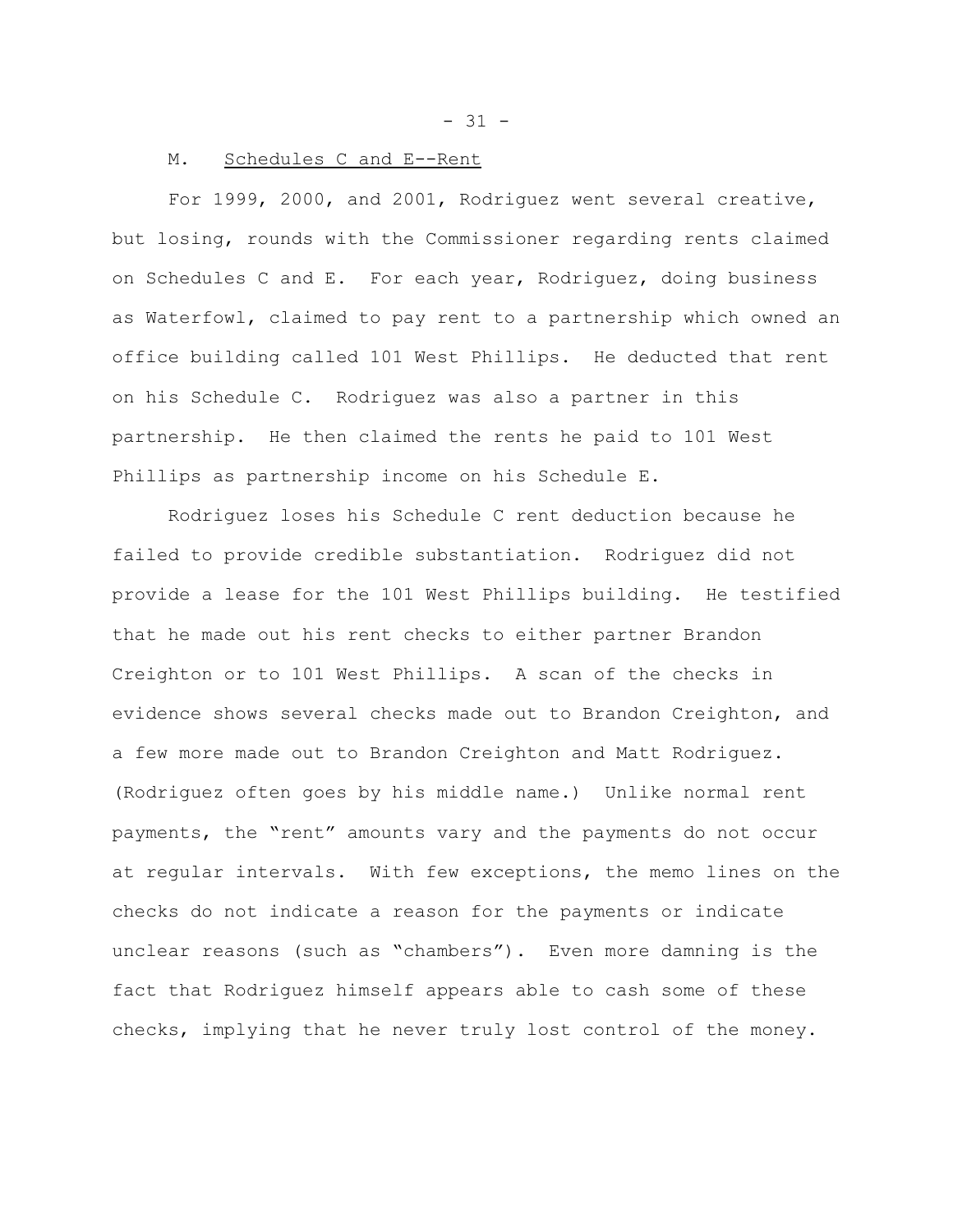Given the possibility of a related-party transaction and the sketchy facts above, we doubt that these payments were actually "rent," but we need not reach this issue. We find that Rodriguez did not credibly substantiate or explain his rent deductions, foreclosing the possibility of a Cohan estimate, and therefore cannot claim them on his Schedule C.

We next turn to whether Rodriguez properly accounted for the partnership "rent" income to 101 West Phillips on his Schedule E. The Commissioner makes several claims about the Schedules E for 1999, 2000, and 2001: (1) Rodriguez misreported the rental income on his Schedule E; (2) Rodriguez could not use Creighton's statement of partnership expenses as substantiation for his own Schedule E items; and (3) Rodriguez is not entitled to the deductions from partnership income reflected on his Schedules E. We address these points in order.

First, we find that Rodriguez did miscalculate his partnership's rental income. He included all of the "rent" he paid to the partnership as income on his Schedule E, which is an admission. However the partnership agreement confirms that Rodriguez is merely a 35-percent partner, though in his interrogatory responses Rodriguez claimed that he is a 45-percent partner. And his accountant asserted that Rodriguez is a 50 percent partner. We'll go with the partnership agreement, and

 $- 32 -$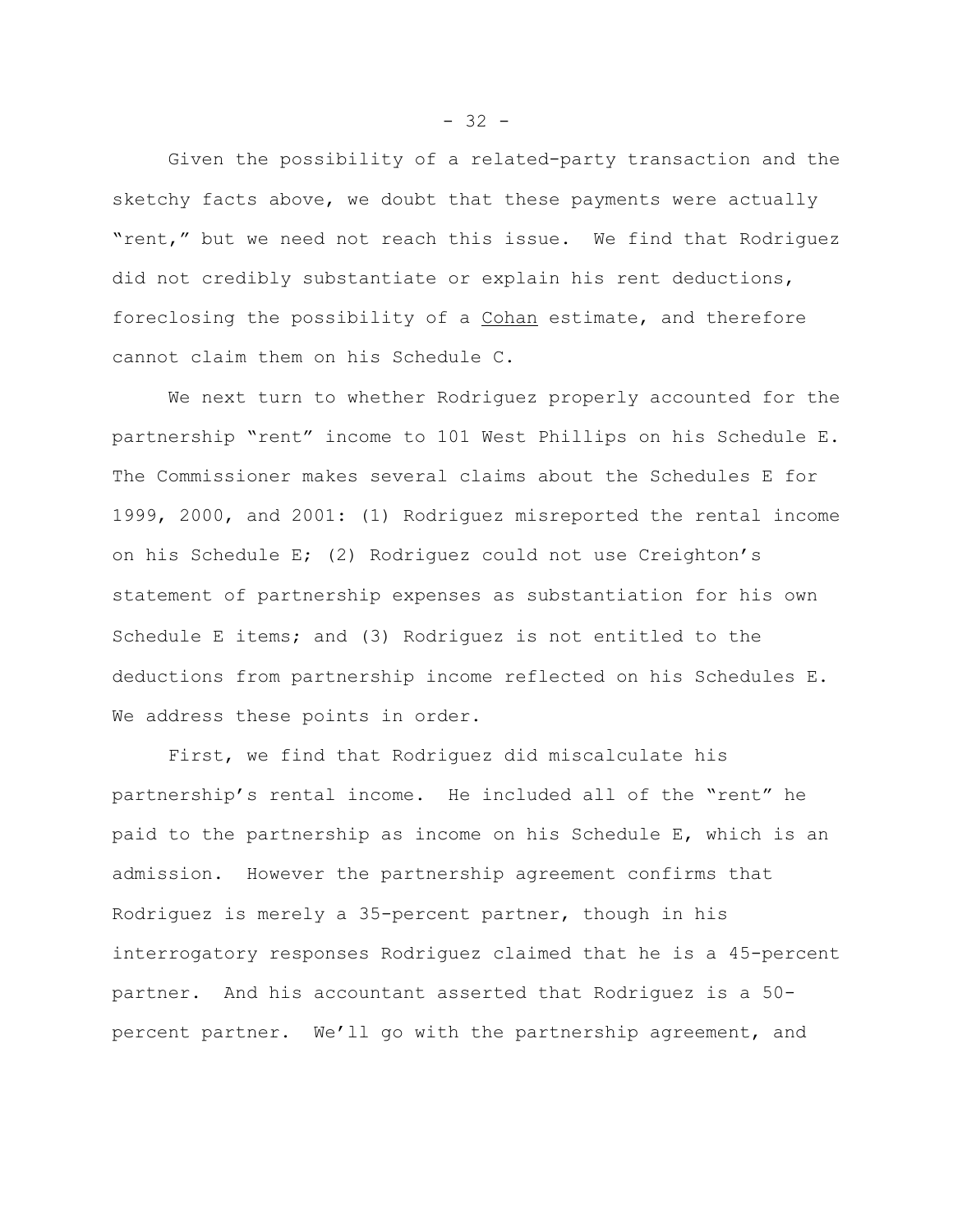find that Rodriguez should have included only 35 percent of the rental income on his Schedule E.

Next, we find that the document proffered as Creighton's statement of partnership expenses is insufficient substantiation. It is not even clear that this statement is in fact Brandon Creighton's. It does not appear to be a contemporaneous log of expenses as they were incurred and has no substantiating receipts or cashed checks. On this point it is immaterial whether Rodriguez and Creighton were in fact 50-percent partners; the evidence is just not sufficient to prove the existence or amount of these expenses regardless of Rodriguez's partnership share.

We therefore find that Rodriguez failed to substantiate his partnership expenses, and so he loses the deductions on his Schedule E. The Commissioner should recalculate Rodriguez's partnership income to reflect his partnership percentage, but not reduce this income by any of the claimed partnership expenses.

#### N. Self-Employment Tax

Rodriguez did not report owing any self-employment tax from 1998 through 2001. We agree with the IRS that Rodriguez's submission of Schedules C reporting income from a trade or business is an admission. Rodriguez is thus subject to the selfemployment tax for each of the years at issue. See secs. 1401- 1403.

- 33 -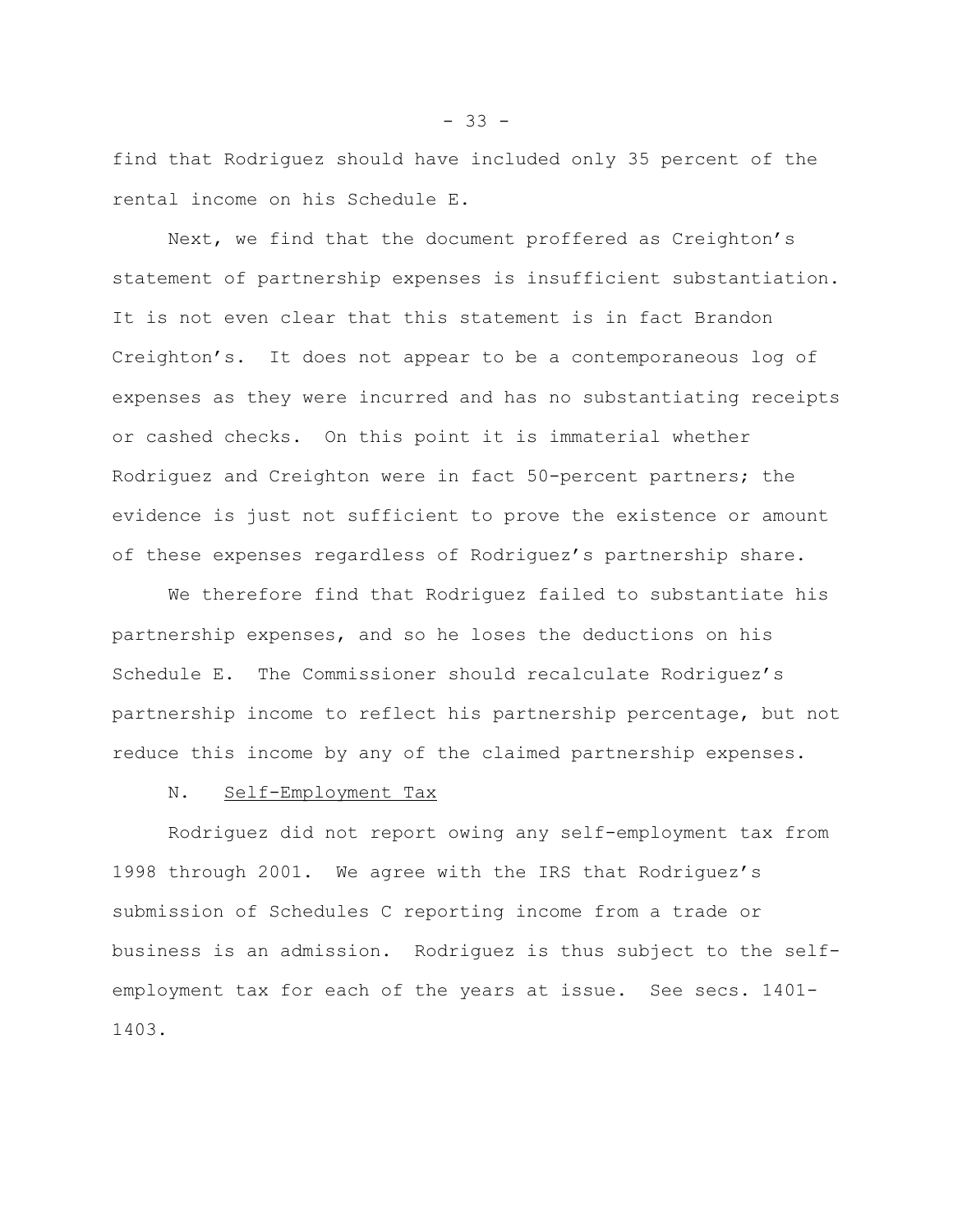- 34 -

#### O. Additions to Tax

The last contested items are the additions to tax that the Commissioner determined against Rodriguez for failure to timely file his returns and failure to timely pay the tax owed. On these, the Commissioner has the burden of production. Sec. 7491 (c). Once the Commissioner meets that burden, the taxpayer must come forward with evidence sufficient to persuade us that the Commissioner's determination is incorrect. Higbee v. Commissioner, 116 T.C. 438, 447 (2001).

# 1. Section 6651(a)(1)

The first is the section 6651(a)(1) addition to tax for failure to timely file. The parties stipulated that Rodriguez failed to file timely returns for the tax years in question. Rodriguez explained at trial that his tardiness was due to the death of his tax preparer--a death that also caused the permanent disappearance of many of his tax records. Rodriguez, however, could not name the tax preparer. We do not find him credible on this issue, and sustain the addition.

## 2. Section 6651(a)(2)

We likewise sustain the Commissioner's assertion of a section 6651(a)(2) addition for failure to timely pay. The SFRs that the Commissioner prepared meet the requirements of section 6020(b)(2)**,** and so triggered the start of the period under section 6651(a)(2) for additions to tax for failing "to pay the